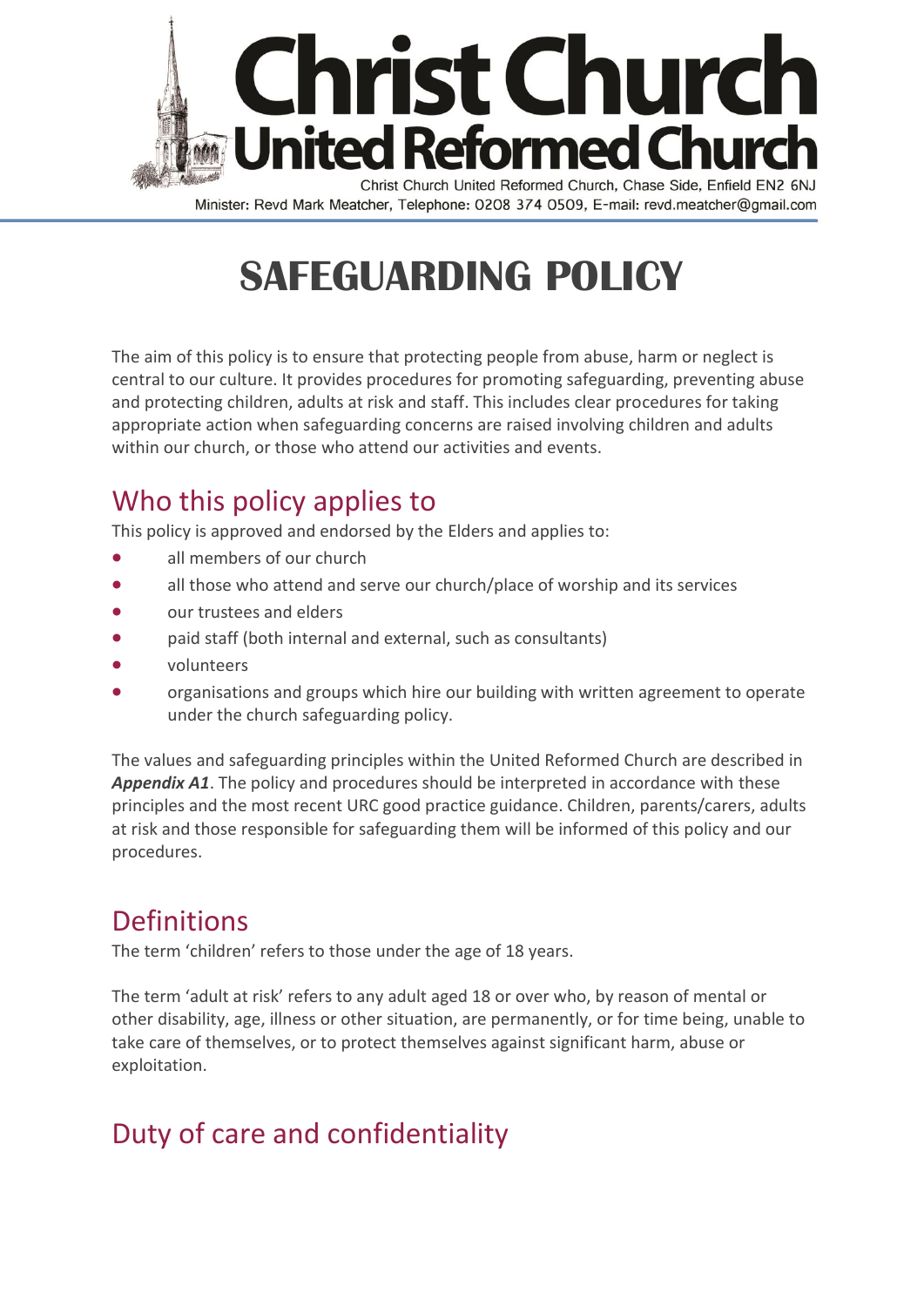We have a duty of care to all beneficiaries of the church, whether adults, children or young people. We will always maintain confidentiality, except in circumstances where to do so would place the individual or another individual at risk of harm or abuse.

## Preventing abuse

The church will appoint Safeguarding and Deputy Safeguarding Coordinator(s) for safeguarding children and adults. A job/role description is attached as *Appendix A2*.

Activities will be organised in accordance with URC's safeguarding policy and guidance to promote a safe environment and healthy relationships, whilst minimising opportunities for harm, misunderstanding or false accusation. For each event, risk assessments will be carried out, appropriate and accessible consent forms will be used (for children's activities or activities for people with special needs), appropriate records will be kept, and adequate insurance will be in place.

We are committed to safer recruitment and selection of all paid staff and volunteers with emphasis on those in regulated activities. We will treat applicants who have a criminal record fairly and do not discriminate because of a conviction or other information revealed and ensure that all safer recruitment-related procedures are followed, which include:

- asking applicants to complete an application form
- providing workers with job or role descriptions and person specifications
- completion of self-declaration forms
- obtaining Disclosure and Barring Service (DBS) / Protecting Vulnerable Groups scheme (PVG) checks for eligible roles and positions
- taking up two references (not from family members)
- interviewing candidates
- providing workers/volunteers with written contracts/agreements.

All trustees, paid staff and volunteers will work within a code of conduct (code for workers attached as *Appendices A3* and *A4 (Appendix 4 not yet available from URC)* depending on the vulnerable group) and understand that there may be action taken if this code is not followed, possibly involving suspension or the termination of people's service.

If we become aware of someone within our congregation known to have harmed or harm children or adults, we will inform the Church Safeguarding Coordinator or Synod Safeguarding Officer within 24 hours and co-operate with them and the relevant statutory authorities to put in place a plan to minimise the risk of harm to children, young people and adults.

When any church premises are let to an external, informal group or individual, those hiring the premises should hold and abide by their own safeguarding policy. If a hirer does not have a policy, they must abide by the church's own safeguarding policy, a copy of which should be made available. Each hiring body is required to ensure that children and adults at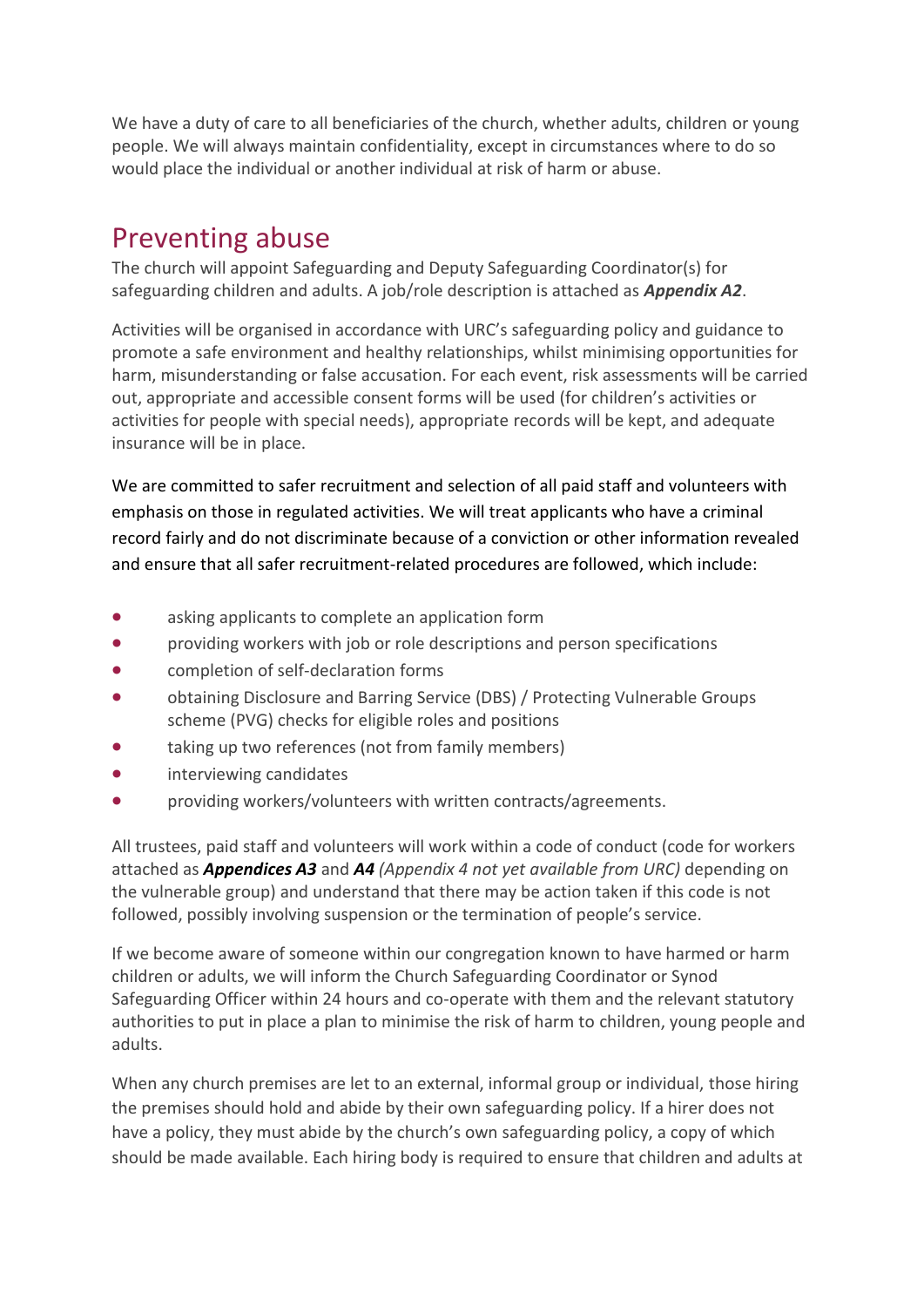risk are always protected by taking all reasonable steps to prevent injury, illness, loss or damage occurring.

## How to recognise abuse

It is important to be aware of possible signs and symptoms of abuse. *Appendix A6: Signs and Symptoms of Abuse* provides definitions of different forms of abuse and further help and guidance. Some signs could be indicators of several different categories of abuse.

It is essential to note that these are only indicators of possible abuse. There may be other, innocent, reasons for these signs and/or behaviour. There might be domestic abuse that requires a different approach (please see *Appendix R: A Guide to domestic abuse*). The indicators will, however, be a guide to assist in assessing whether abuse of one form or another is a possible explanation for a child or adult's behaviour.

Church workers and members will also pay attention to online safety and their electronic communications with children and adults. Grooming and abuse of any form can occur offline (both physically and verbally) and online. *Appendix C: Model church online safety policy* includes an acceptable use policy in relation to the use of church computers by both workers and children and provides sample forms which children and workers could be asked to sign.

# What to do if there is a disclosure or allegation of abuse

If a child, young person or adult makes a disclosure that they are being abused and have been abused, it is important that the person being told:

- stays calm and listen carefully
- reassures them that they have done the right thing in telling
- does not investigate or ask leading questions
- explains that they will need to tell someone else if anyone is at risk of harm, in order to help them
- does not promise to keep secret what they have been told
- informs the church Safeguarding Coordinator within 24 hours (if they are implicated in the allegation, inform the Deputy or the Synod Safeguarding Officer)
- makes a written record of the allegation, disclosure or incident and signs and dates this record (using the template in *Appendix A5*). This should be given to the church Safeguarding Coordinator or the Synod Safeguarding Officer and stored securely in a locked filing cabinet.

## Procedure in the event of a concern of abuse

If there is an immediate threat of harm, the Police should be contacted without delay.

Where it is judged that there is no immediate threat of harm the following will occur: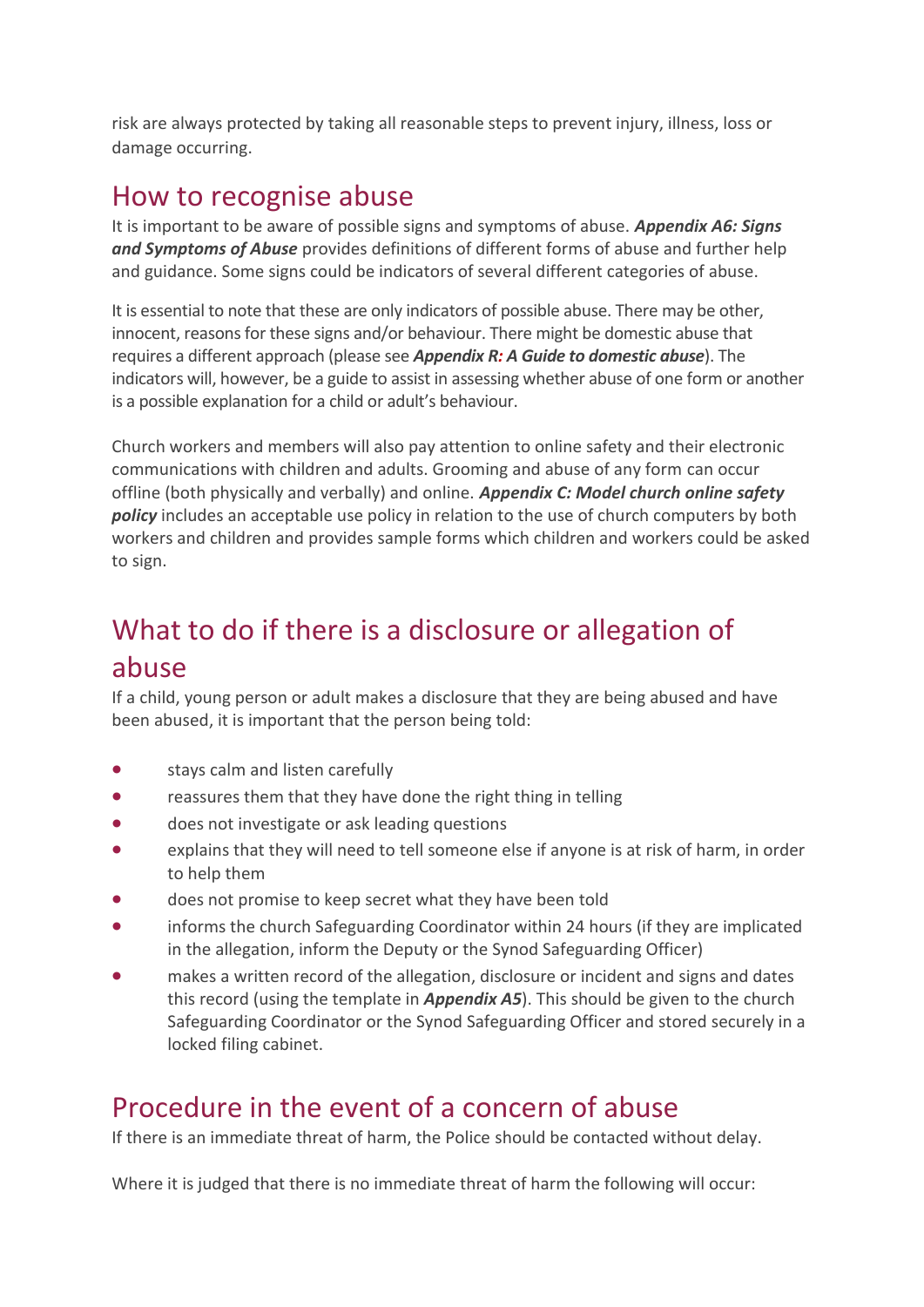- The concern should be discussed with the Church Safeguarding Coordinator or the Synod Safeguarding Officer **within 24 hours** and a decision needs to be made as to whether the concern warrants a referral to statutory authorities (**NOTE**: Key Contacts of relevant statutory contacts in your local authority should be added in this policy)
- A confidential record will be made of the conversation and the circumstances surrounding it using the template at *Appendix A5*. This record will be kept securely, and a copy passed to statutory authorities if a referral is made
- The person about whom the allegation is made must not be informed by anyone in the church if it is judged that to do so could place a child or adult at further risk. If the statutory authorities are involved, they should be consulted beforehand
- The Synod Safeguarding Officer should be kept informed of any serious concerns and referrals to police and statutory authorities.

Prior to any referral to children's services, the child's wishes and rights should be considered when determining what action to take. There should also be a verbal consultation with local

authority's children's services to ensure that making a referral is an appropriate action. The parent/carer will normally be contacted to obtain their consent before a referral is made. However, if the concern involves, for example alleged or suspected child sexual abuse, domestic abuse, Honour Based Violence, fabricated or induced illness, or the Synod Safeguarding Officer has reason to believe that informing the parent at this stage might compromise the safety of the child or a staff member, nothing should be said to the parent/carer ahead of the referral, but a rationale for the decision to progress without consent should be provided with the referral.

In the case of referrals to adult social care or other services for adults at risk, information should be shared with consent if the adult has capacity within the meaning of the Mental Capacity Act and if this does not place the referrer, them or others at an increased risk. A person's right to confidentiality is not absolute and may be overridden where there is evidence that sharing information is necessary to support an investigation or where there is a risk to others. See

section 14 of Good Practice 5 for further advice and guidance.

## If the allegation is regarding a church staff member or church volunteer

If someone in the church is alleged or known to harm/have harmed children or adults, it is essential to inform the Synod Safeguarding Officer so that they can offer advice and support.

For any concerns relating to children, the Designated Officer (previously known as LADO) or the equivalent in Scotland and Wales will be contacted. The timing and method of any action to be taken will be discussed and agreed with the LADO. This will cover communication with the worker, suspension, investigation and possible strategy meetings. A decision will be taken by the DO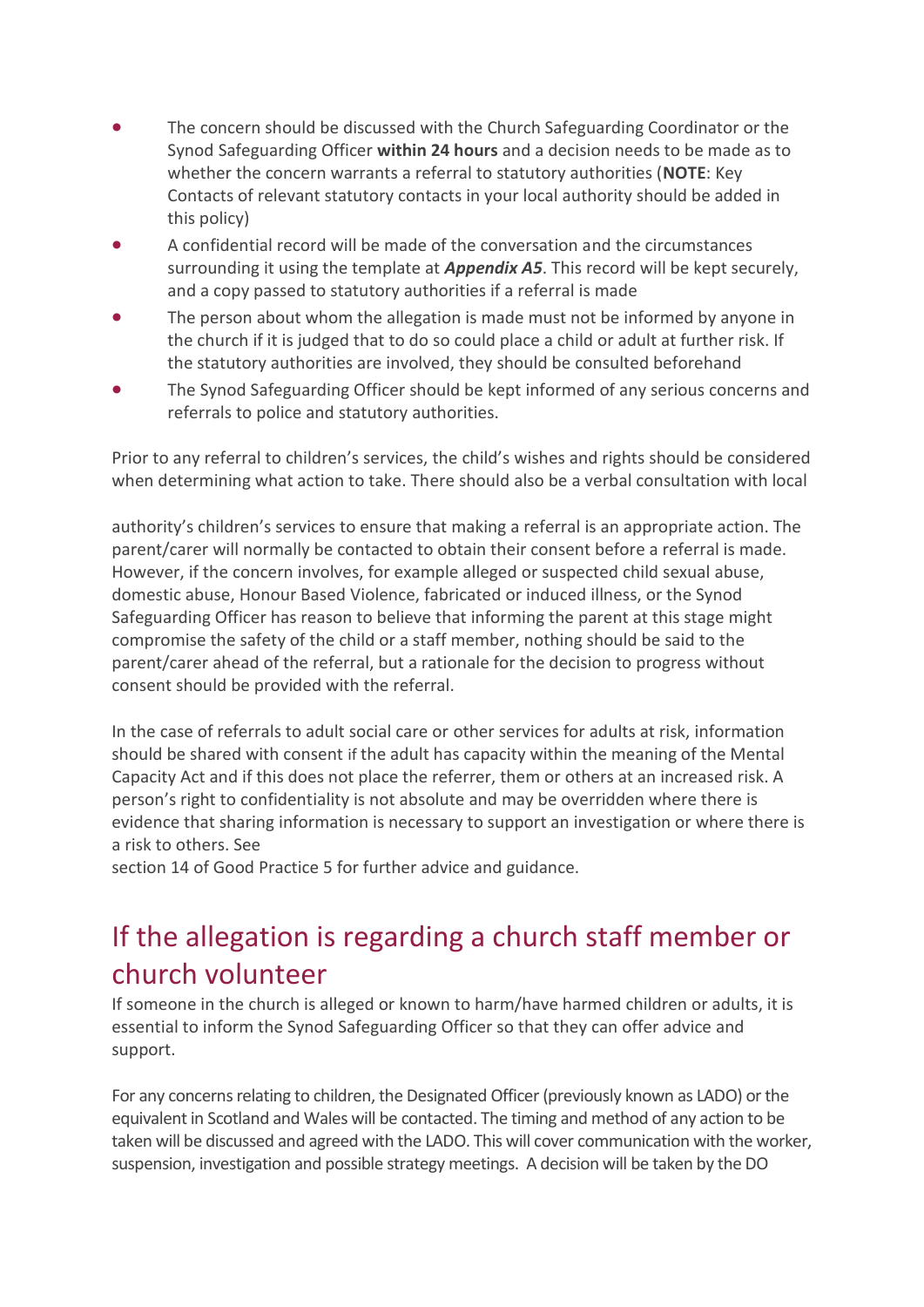about when to inform the worker and the church will follow this advice. As noted, DO contact details, should be included in the Key Contacts section of this model policy.

For concerns relating to adults, Adult Social Care will be contacted. Likewise, their contacts details should be included in the Key Contacts section of this model policy.

In accordance with the law, a referral needs to be made to the DBS / PVG for consideration of barring to share information about any individual in regulated activity where for safeguarding reasons the organisation has either terminated the employment, failed to appoint, or would have terminated the employment had the individual not moved on through resignation, retirement or re-deployment. In such cases, the synod safeguarding officer needs to be advised/informed.

Depending on the seriousness of incidents or allegations, a report to the Charity Commission will also need to be considered at the elders/trustees' meeting, as they deem such a referral to be a 'serious incident' and require notification.

## Managing those who may pose a risk to the welfare of people

The use of rigorous and careful supervision is paramount to protect people from the risks associated with known offenders within the congregation, including implementing safeguarding contracts with known or alleged offenders and those who have been assessed as posing a risk. Where it is known that someone has a caution or conviction for committing a sexual offence, the church can play an important role in the prevention of further abuse by helping the offender to live an offence-free life.

If anyone is made aware that a person attending their church has been convicted of an offence against a child or has had an allegation of this nature made against them at any time, we immediately inform the Synod Safeguarding Officer and Minister or Interim Moderator. Note that in Scotland, the Church of Scotland Safeguarding Service should be contacted.

It is important to provide known or alleged offenders with a group of people who will offer support, friendship and supervision. Following advice from the Synod Safeguarding Officer, when appropriate**,** a formal safeguarding contract will be drawn up between the church, the person who is considered to pose a risk to the welfare of people in the church, and any statutory agencies when involved.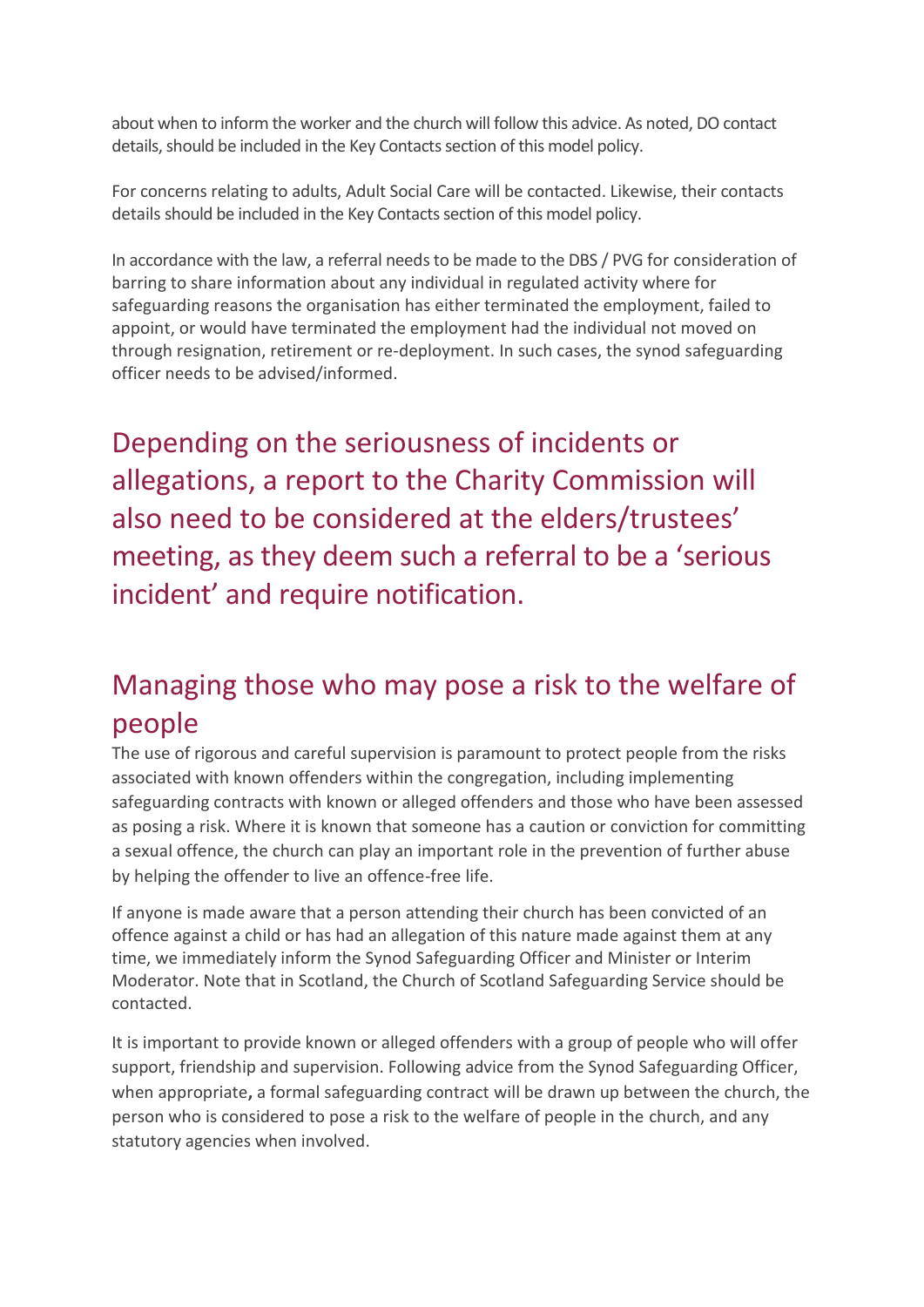## **Training**

Safeguarding training will be provided and volunteers and paid staff will be given support and supervision in their role. All relevant staff members and volunteers will receive appropriate safeguarding training delivered by the synod. The Safeguarding Coordinator(s) should ensure that trustees/elders and people involved in regulated activities with children or adults (including Ministers, staff and volunteers) have undergone safeguarding training, as recommended by the URC.

## Concerns, Complaints and Compliments

Should anyone have any concerns, complaints or compliments please contact:

```
Name Ms Rosemary Milns
Telephone No 020 83636571 or 0775 1560686
Email Secretary@ccurc.org.uk
```
If would be helpful to have complaints in writing, as this avoids any possible misunderstanding about what the issue is. However, whether verbal or in writing, complaints will be acted upon.

Any written complaint will be responded to within 10 days.

## Key Contacts: Sources of advice and support

- The church **Safeguarding Coordinator** is the person to whom all concerns or allegations relating to children, young people or adults should be addressed:
- Name Mrs Pamela Fisher

Telephone No 07775 505 999

Email pjb\_40b@hotmail.com

• In the absence of the Safeguarding Coordinator, the **Deputy Safeguarding Coordinator** can be contacted:

Name Ms Rosemary Milns

Telephone No 0775 1560686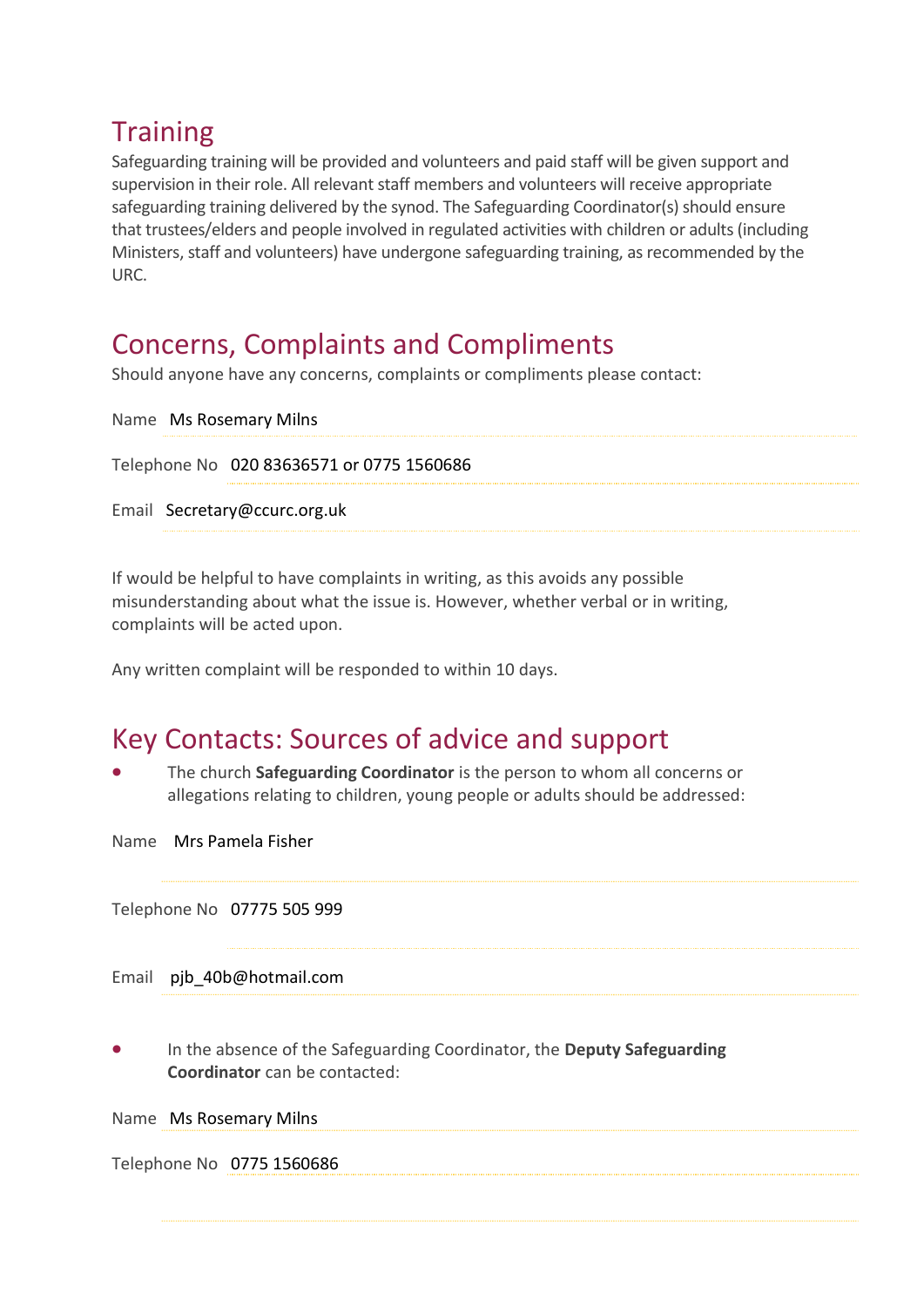Email Rmilns @aol.com

**Synod Safeguarding Officer** 

Name Ms Belinda Nielsen

Telephone No 07716 640596

Email safeguarding@urcthamesnorth.org.uk

• **URC Safeguarding Office** (This should only be used if you are unable to contact your Synod Safeguarding Officer)

Telephone No 020 7520 2729

Email [safeguarding@urc.org.uk](mailto:safegaurding@urc.org.uk)

• **ThirtyOne: Eight** (This should only be used for urgent advice if you are unable to contact URC)

24 hour helpline: 0845 120 4550

• **Designated Officer (DO)** or the equivalent in Scotland and Wales

Name Bruno Capela

Telephone No 020 8379 2850 or 020 8379 4392

Email bruno.capela@enfield.gov.uk

Statutory contact in the case of a child

020 8379 5555 or Duty Team 020 8379 1000 (option 2)

Or email **[ChildrensMASH@enfield.gov.uk](mailto:ChildrensMASH@enfield.gov.uk)**

Statutory contact in the case of an adult at risk

020 8379 5212(24 hours)

Or email *[TheMashTeam@enfield.gov.uk](mailto:TheMashTeam@enfield.gov.uk)*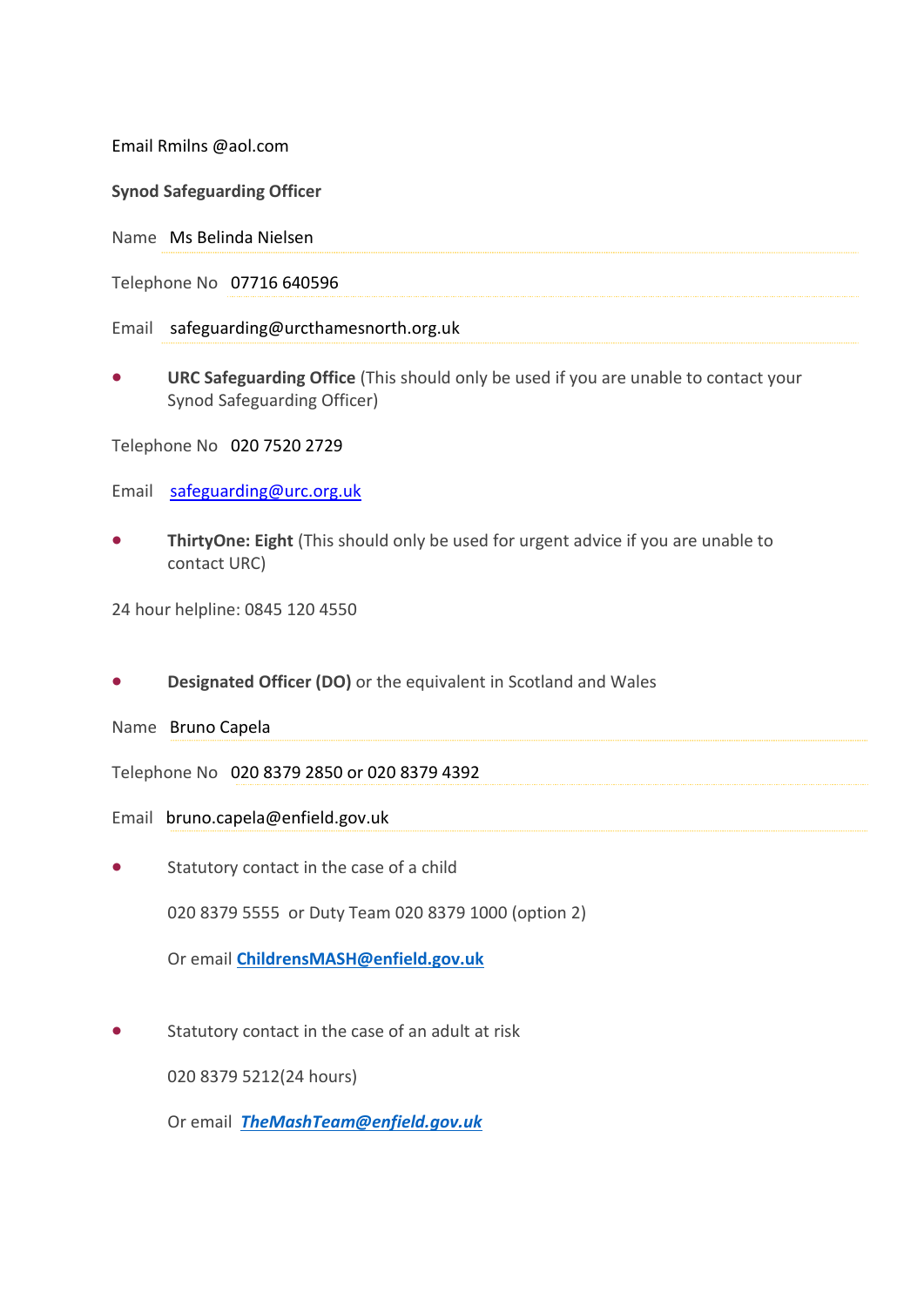**NOTE:** A list of useful contacts for all forms of abuse of children and adults can be found on *Appendix U* and be used in this section of the local policy.

### Review

The Elders will review this policy annually, amending and updating it as required, and informing Church Meeting that this has been done.

Date of the most recent review: 5<sup>th</sup> January 2022

Date of the next review: January 2023

Signed: Rosemary Milns

(on behalf of the church Elders)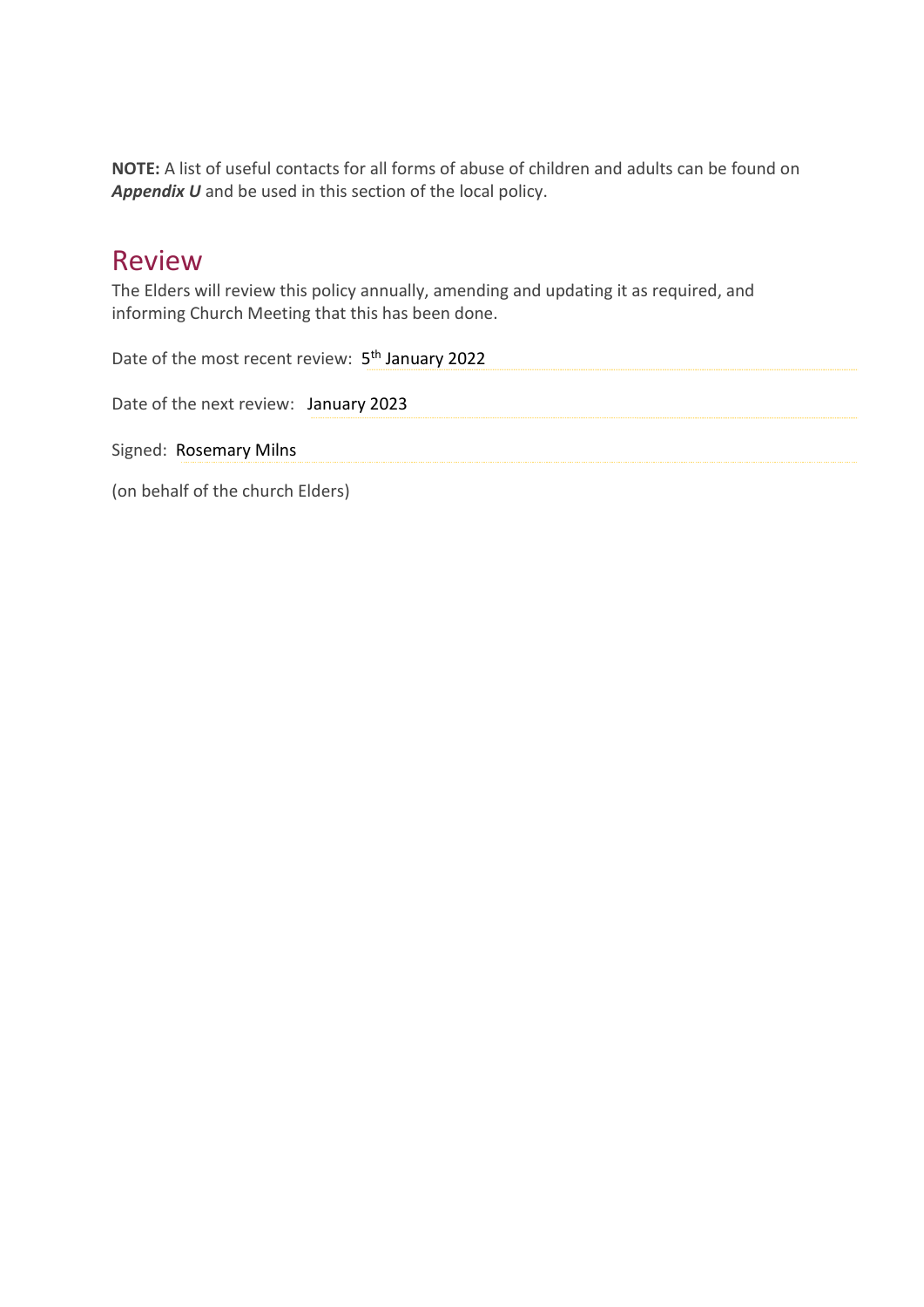# APPENDIX 1

# Christ Church URC Safeguarding Policy Statement

The following statement was agreed by the leadership of Christ Church United Reformed Church Enfield on 29/10/2020.

Safeguarding is taken seriously by Christ Church United Reformed Church. We define safeguarding as the promotion of the safety and welfare of children and adults who are at risk of, or experiencing harm, abuse or neglect in all forms. We acknowledge children's and adults' right to protection from any form of abuse or neglect regardless of age, gender reassignment, race, disability, sexual orientation, religion or belief, marriage/civil partnership, pregnancy and maternity. Therefore, as members and workers of the church, we are committed to:

- the care and nurture of all children and adults
- the safeguarding and protection of all children and adults at risk
- the establishment of a loving church environment which is safe and caring for all people and where the dignity of each person is respected
- an informed vigilance about the dangers of all forms of abuse, harm and neglect within all aspects of work in the Church, and how to respond appropriately
- ensuring everyone who engages with the life of the Church is responsible for keeping people safe
- working together with voluntary/statutory agencies and other denominations and faith-based organisations.

We recognise that we all have a responsibility to help prevent any form of abuse and neglect of children and adults, and ensure the well-being and pastoral care of those who are or may be at risk.

We will prevent abuse for extremist or other purposes and put all suitable health and safety arrangements in place as well as safeguarding, first aid, fire safety and online safety policies that everyone understands.

We will create and maintain a safe and inclusive environment for all, especially children and adults at risk, in which the dignity and rights of each person are respected.

We believe that domestic abuse in all its forms is unacceptable and inconsistent with a Christian way of living and it can affect both adults and children.

We will always acknowledge that the welfare of the child and adult at risk is paramount, and that the priority is always to act in their best interests, following legislation, statutory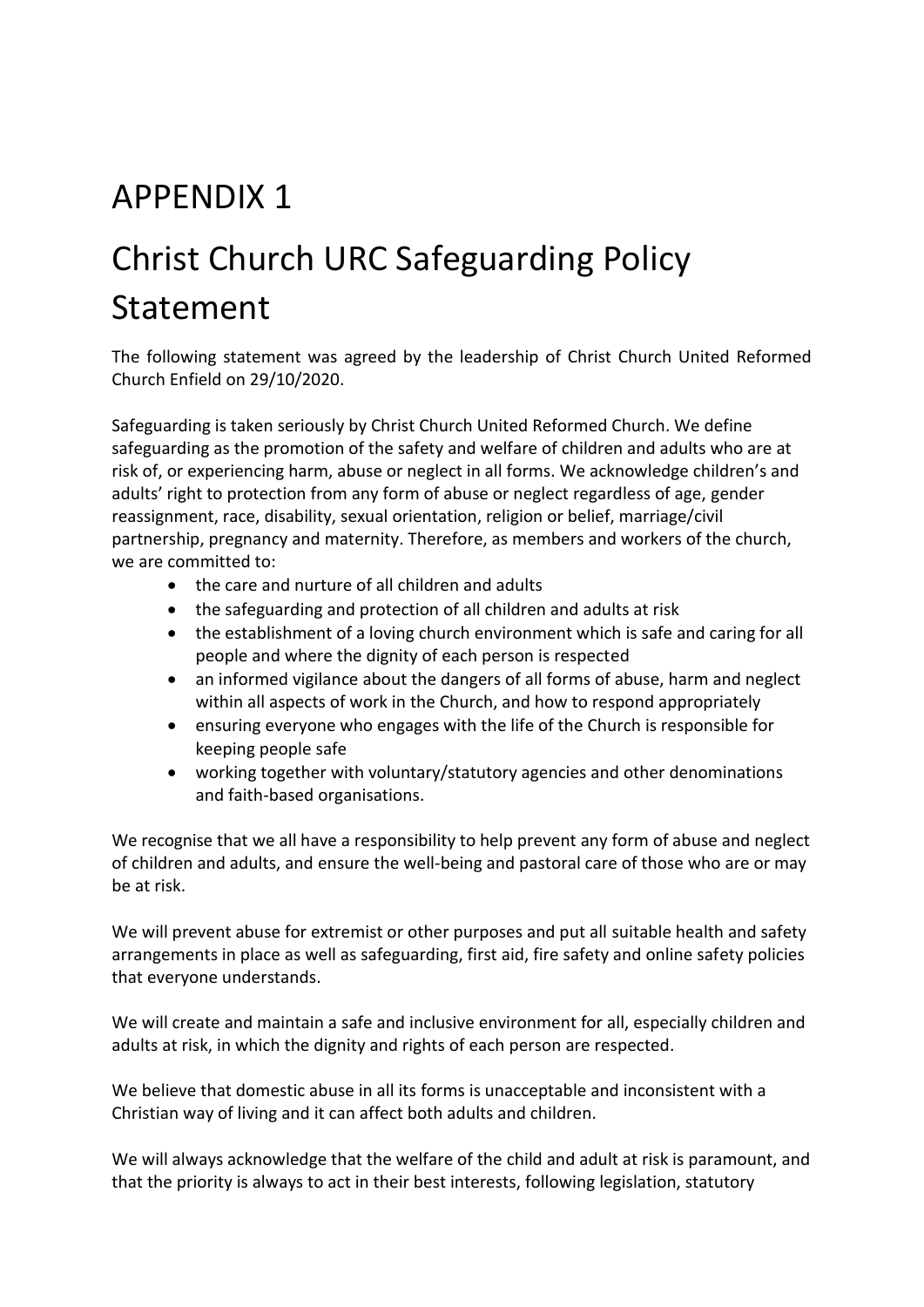guidance and recognised good practice guidance to enable them access to support and protection.

We will support everyone to ensure that as a place of worship all will work within the agreed procedures of our safeguarding policy. The Safeguarding Coordinator or the Deputy Safeguarding Coordinator (when available) are the persons to whom all concerns or allegations should be addressed for appropriate actions to be taken. In the absence of a Safeguarding Coordinator, the Synod Safeguarding Officer should be contacted. Their contact details will be always available in our posters, websites, or other communications with the public.

We will exercise proper care in the appointment and selection of trustees and those who will work with children or adults at risk within the Church, whether paid, volunteers, lay or ordained. We will ensure that trustees, staff and volunteers are suitable and legally able to act in their positions. We will use DBS/PVG checks as part of a wide range of checks on trustees, staff and volunteers to ensure that we have a broad and informed view to assist us in minimising the risk of abuse, harm or neglect.

We will support, supervise, resource and train all those who undertake work with children and adults in need of protection.

We will respond without delay to every concern, incident or complaint which suggests that a child or adult has been harmed, or is at risk of harm and cooperate with ecumenical partners, the Police, DO (the Designated Officer, formerly known as LADO), Local Safeguarding Boards (in Wales), Children's Partnership Boards (formally Local Safeguarding Children's Boards) and Children's and Adult Social Care Services in any investigation, while maintaining confidentiality of any investigations to those directly involved.

We are committed to working with those who have suffered or suffer any form of abuse, offering appropriate pastoral support where possible as well as to challenging any abuse of power, especially where it involves someone in a position of trust.

We will manage risks and those who might pose a risk to the welfare of people and the life of the Church and offer support to those known to pose a risk to children and/or adults, including supervision, referral to the appropriate agencies, and implementation of safeguarding contracts, when appropriate.

We are committed to ensuring that any allegations, concerns and complaints about abuse or neglect that we discover or suspect are recorded accurately, reported promptly and shared safely within and outside the denomination.

We will review our safeguarding policy, practices and procedures annually, considering lessons learned from safeguarding cases and changes in legislation, statutory guidance and good working practice.

We will ensure processes and practices in all aspects of safeguarding, including discipline, risk management, whistleblowing and bullying/harassment in alignment with Good Practice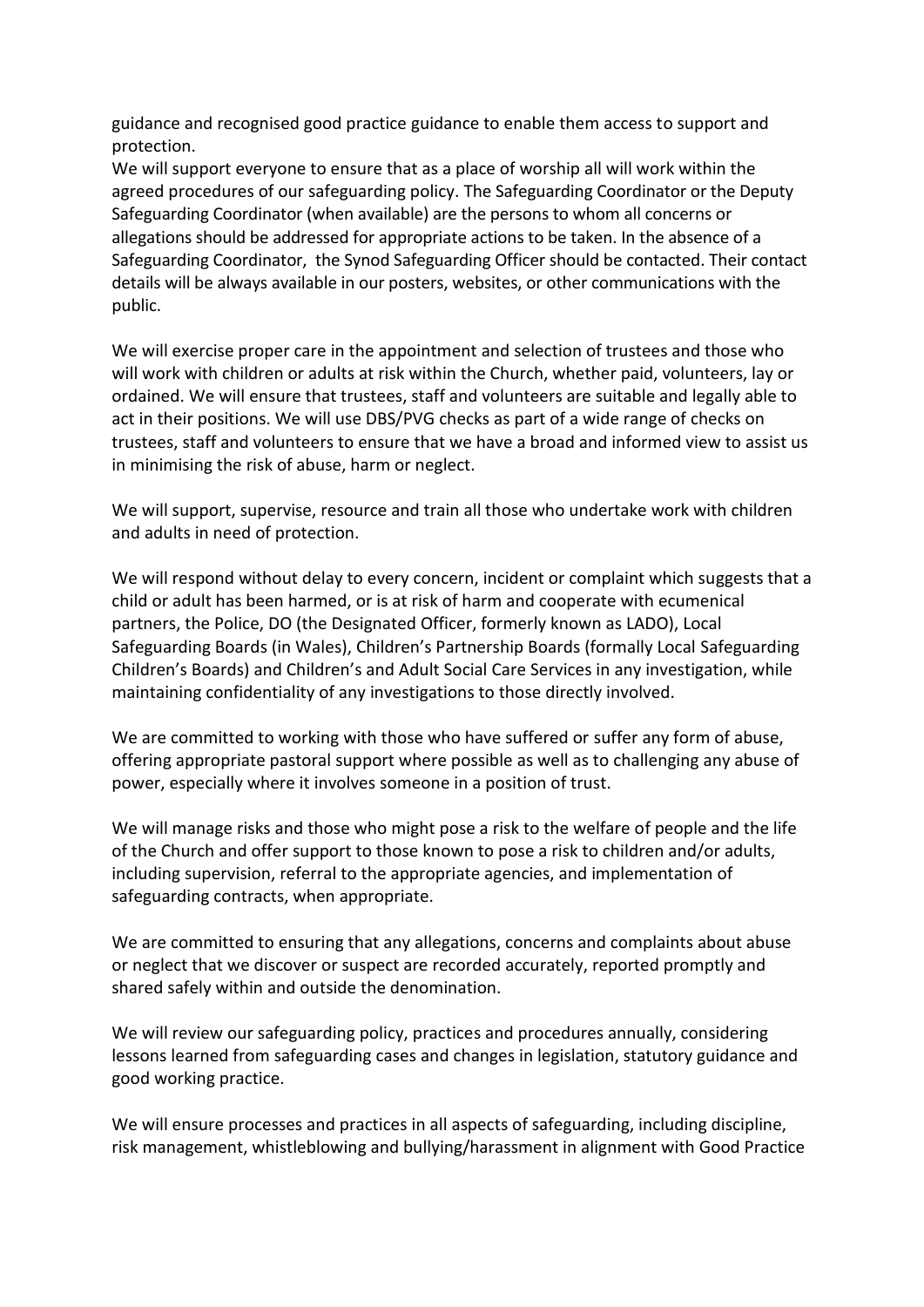5 – United Reformed Church's Policy and Guidance in Safeguarding Children, Young People and Adults at Risk.

Any local policy changes will be formally approved by the local church trustees.

# Appendix A2 **The role of a Church Safeguarding Co-ordinator (CSC)**

We believe that children and adults at risk deserve the best possible care that the church can provide and that the church should be a safe place for everyone involved. We recognise and give thanks for the time and devotion given by anyone carrying out this role.

#### Purpose of the role

- To coordinate safeguarding policy and procedures in the church.
- To be the first point of contact for safeguarding issues.
- To be an advocate for good safeguarding practice in the church.

#### Responsibilities

To coordinate safeguarding policy and procedures in the church

- To familiarise themselves with church policies and procedures and URC good practice guidelines in safeguarding and to keep abreast of any changes and developments.
- To ensure that church policies and procedures are reviewed annually, kept up to date, and are fit for purpose.
- To make sure that elders and others in the church aware of the church safeguarding policies and procedures, including URC guidelines and Charity Commission responsibilities.
- To collaborate with the Deputy Safeguarding Coordinator (when there is one), the minister, the DBS/PVG signatory people and the Synod Safeguarding Officer on all matters around safeguarding.
- To ensure safer recruitment practices are operated in the recruitment of all workers (both volunteers and paid) including, but not exclusively, ensuring that the relevant workers have up to date Disclosure and Barring Service (DBS) / Protecting Vulnerable Groups scheme (PVG) checks.
- To review and ensure others' safeguarding policies and arrangements are in place when any church premises are let to an external organisation, informal group or individual.

To be the first point of contact for safeguarding issues

• To be a named person that children / adults at risk, church members and outside agencies can talk to regarding any issue to do with safeguarding.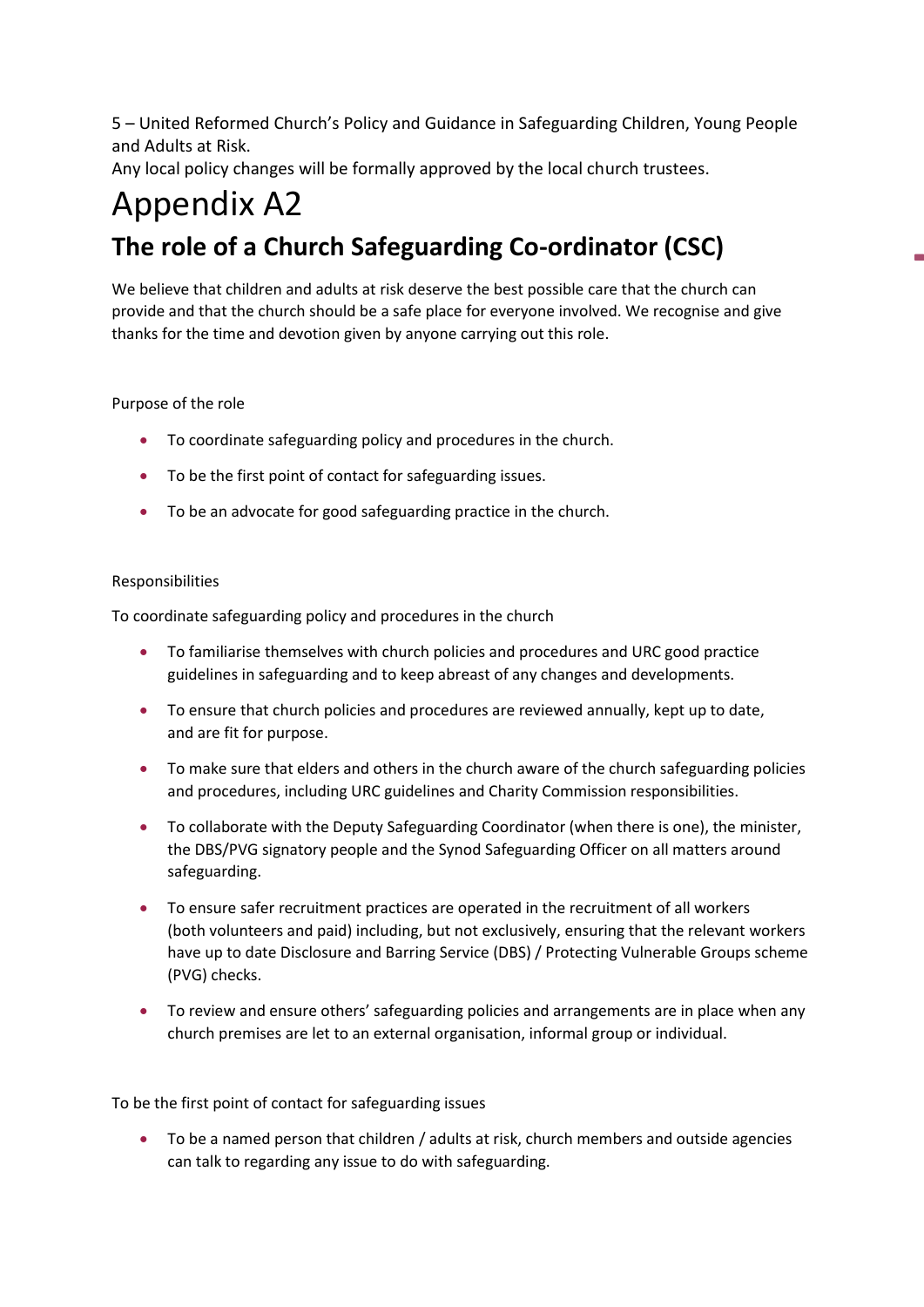- To be aware of the names and telephone numbers of appropriate departments and teams within Social Care and the Police in the event of a referral needing to be made.
- To be aware of when to seek advice, and when it is necessary to inform Social Care, the Police or the Designated Officer (previously known as LADO) or the equivalent in Scotland and Wales of a concern or incident.
- To take appropriate action in relation to any safeguarding concerns which arise within the church.
- To ensure safe practice is in place for supporting people who pose a risk to children and adults at risk at church.
- To cooperate with Social Care or the Police in safeguarding investigations relating to people within the church.
- To ensure that appropriate records are kept by the church, and that information in relation to safeguarding issues is handled confidentially and stored securely.
- To inform the Synod Safeguarding Officer about any referrals made to the statutory authorities, or of any information received from the statutory authorities.
- To report safeguarding information annually to the Eldership/Church Meeting and the Synod Safeguarding Officer, using the Appendix H1 as part of the annual returns process, to enable them to monitor safeguarding in the Synod.

To be an advocate for good safeguarding practice in the church

- To promote sensitivity within the church towards all those affected by the impact of abuse.
- To promote positive safeguarding procedures and practice and ensure procedures are adhered to.
- To arrange and/or promote opportunities for training in safeguarding to any relevant members of the leadership team and all people involved in regulated activities with children or adults (including Ministers, staff and volunteers), as recommended by the synod, and ensure that their training is renewed every three years.
- To attend appropriate training for the role, including refresher training every three years, and keep updated on matters related to safeguarding.
- To seek appropriate support and advice in carrying out this role.
- To make arrangements for a suitable person to carry out this role when on leave, and to publicise who the substitute is and the dates of the alternative arrangements.

Requirements for the role

• To have knowledge of policy and practice for safeguarding children and/or adults at risk.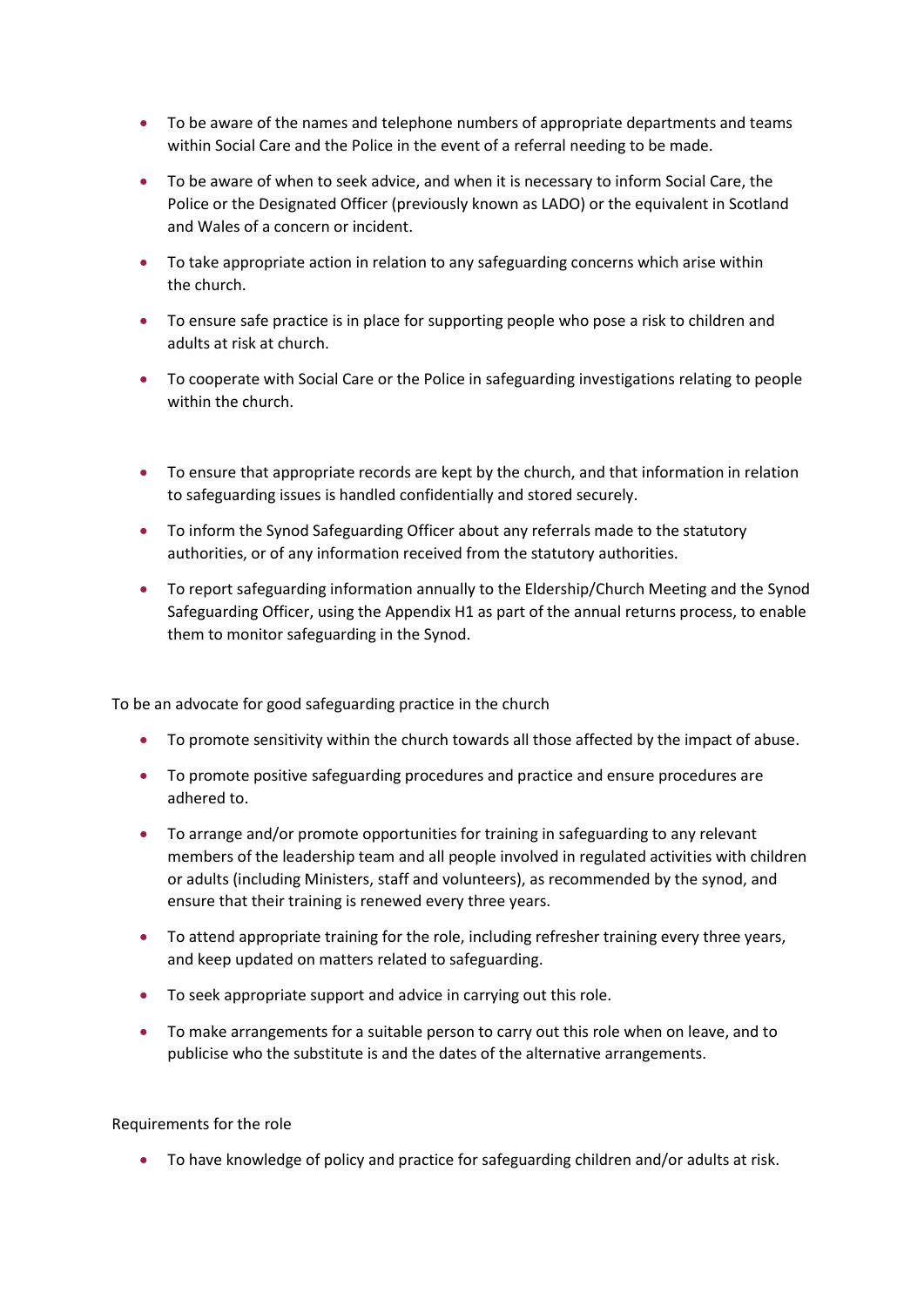- Good communication (written and oral) skills
- Be willing to attend appropriate safeguarding training/refresher training organised by the synod.
- Be willing to be easily contactable and prepared to make contact details public to enable direct contact when needed.

All workers of the church should agree to the following code of conduct when working with children and young people. The word 'child' referrers to all those under the age of 18 throughout this document

#### DO

- Do treat all people with dignity and respect
- Respect and promote the rights of children to make their own decisions and choices
- Encourage respect for difference, diversity, beliefs and culture
- Act inclusively, seeking to make everyone feel welcome and valued
- Use appropriate language
- Be a good role model
- Treat people with equal care and concern
- Take all reasonable adjustments for young people with disabilities and special

#### education needs

Listen to children and tell the Church Safeguarding Coordinator if you have any

#### concerns about a child's welfare

- Refer to a more senior worker if a child does not respond to your instructions despite encouragement and warning
- Encourage everyone to follow any behaviour agreement
- or ground rules and apply sanctions consistently
- Seek to diffuse aggressive or threatening behaviour without the use of physical contact
- Interact with children in a public place. If a child wants to talk one-to-one about an issue, tell another worker and find somewhere quieter, but still public, to talk

• Make sure that any electronic communication is done with parental consent and is transparent, accountable, recorded and adheres to safeguarding policies. Using church platforms and not private accounts

• Have a designated photographer to take, store and share photos of your group's activities, in line with URC good practice guidelines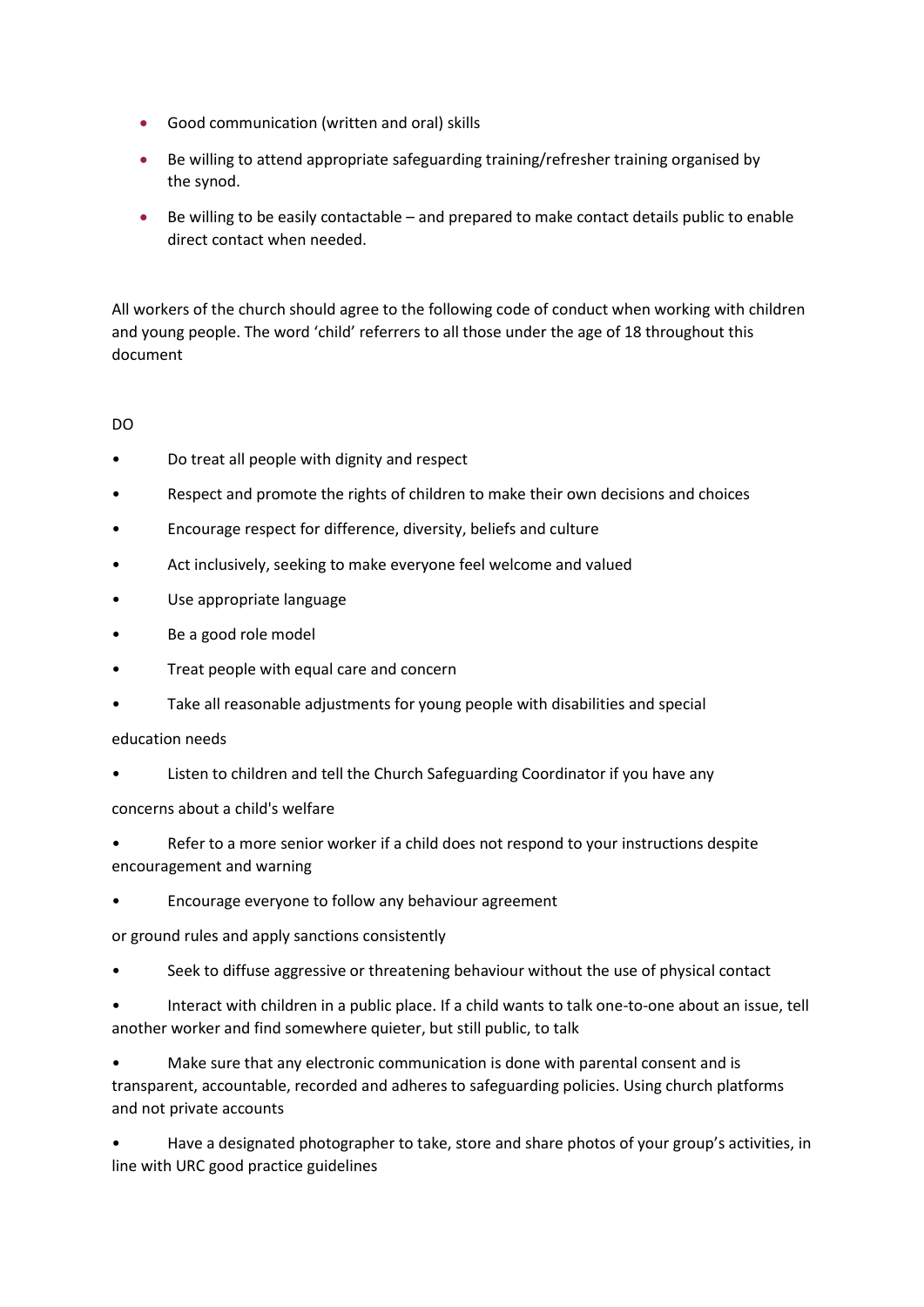- Use physical contact wisely; it should be:
- in public
- appropriate to the situation and to the age, gender and culture of the child
- in response to the needs of the child, not the adult
- respectful of the child's wishes, feelings and dignity
- Respect children's and young people's privacy
- Ensure that any communication online is done through a work or church account –

this may require setting up an account specific for that purpose

• Ensure, where possible, parents or guardians are present in the building or other

workers are aware when young people are communicating with you via social media. Communication with a child via social media should only ever take place when their

parent or guardian and other adult workers are aware of these online interactions.

• Inform your line manager or point of contact of your intention to communicate online with families or young people and keep a record of times and dates when you do this.

• Keep up to date on policies, procedures and training, including safeguarding and health and safety

• Understand that your conduct outside of work including on line can impact on your work with children and young people

#### DO NOT

• Do not abuse the power and responsibility of your role for example do not belittle, scapegoat, put down, or ridicule a child or young person (even in 'fun') and don't use language or behaviour with sexual connotations (e.g. flirting or innuendo)

- Exclude children or workers from conversations and activities unless there is a good reason
- Overshare about your own situations
- Show favouritism (e.g. in selection for activities, in giving rewards, etc) or encourage excessive attention from a particular child (e.g. gifts)
- Threaten or use sanctions which have not been agreed
- Feel you have to deal with every problem on your own
- Use physical restraint unless they are causing harm to themselves or others
- Spend time alone with children out of sight of other people
- Contact them through private messaging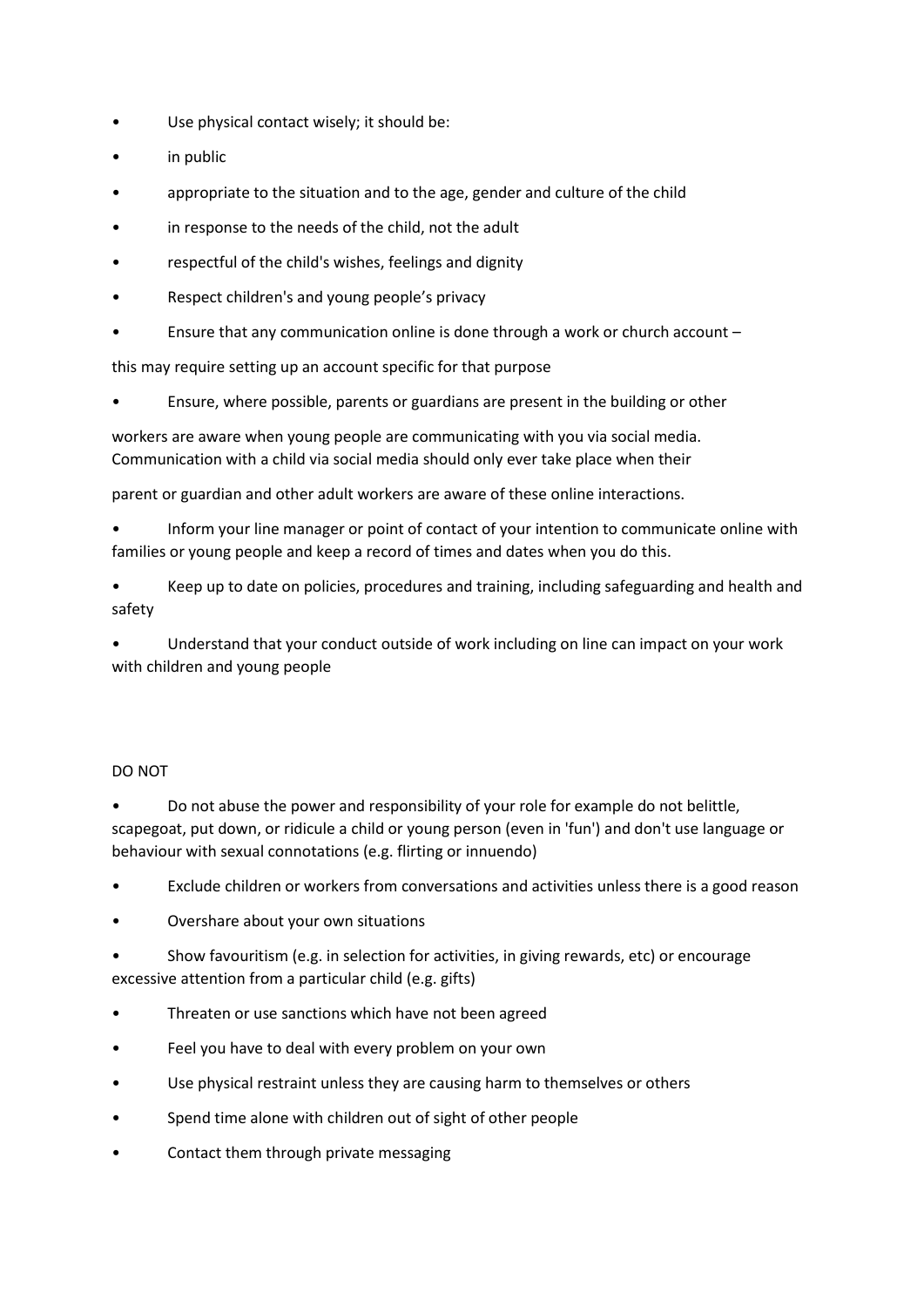- Keep communication with children secret, while still respecting appropriate confidences
- Use child/young person's personal data for other purposes than activities consented
- Take photos or videos without consent
- Engage with children or young people through your personal social media or mobile account
- Assume that children should tell you anything you ask just because you are a worker

• Promise to keep anything a secret, it may be that if a child or young person is being harmed or at risk of harm, that you will need to share that information but only on a need to know basis

- Work in ways that puts your needs and interests before those of the children you work with
- Discriminate or leave discrimination or bullying unchallenged
- Interact with children you are working with from personal social media accounts

I agree to abide by the above code of conduct while working with children and young people

on behalf of

[church name]

Name of worker:

Signed:

Date: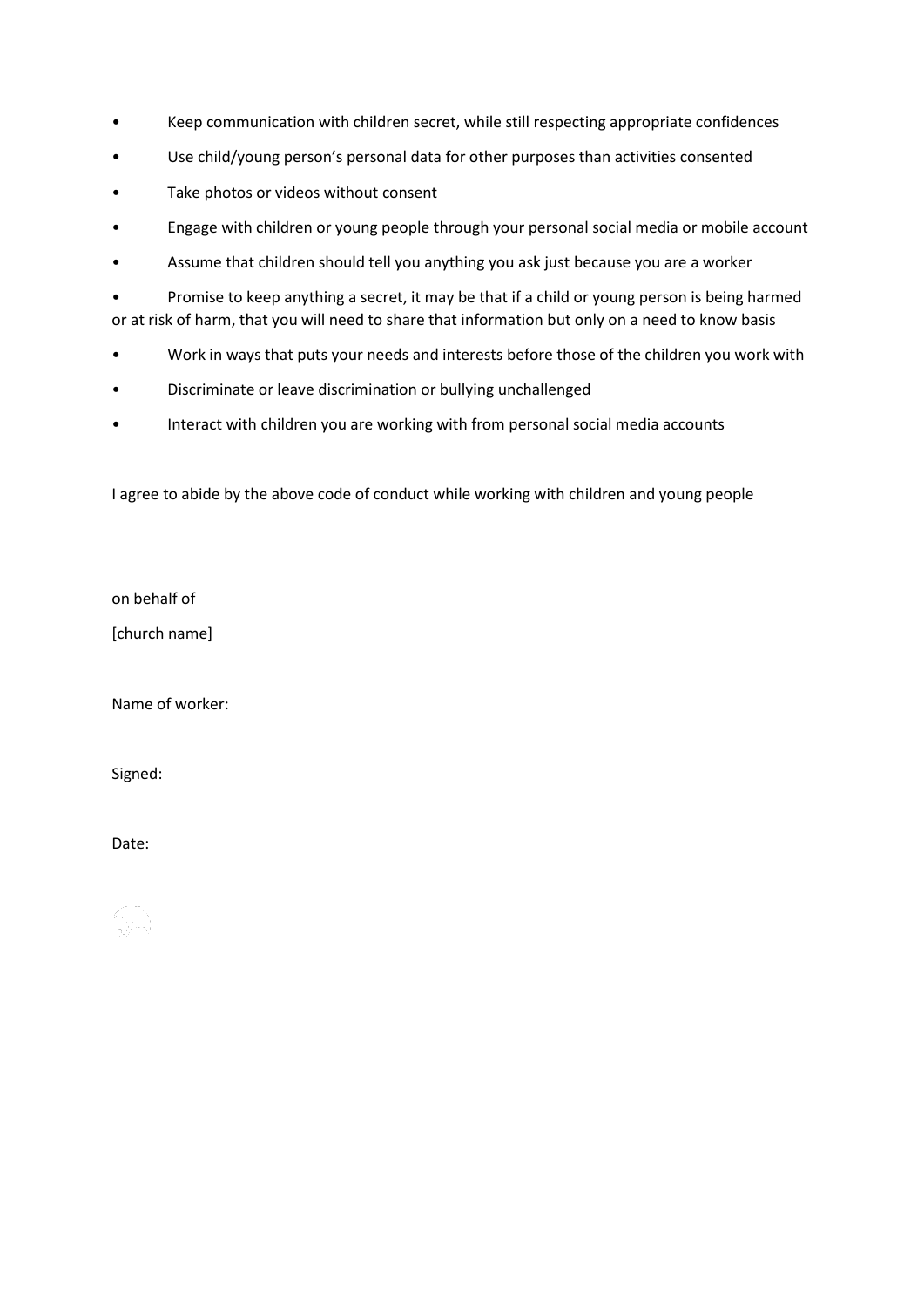# Appendix A3

## **Code of Conduct for working with children or young people**

All workers of the church should agree to the following code of conduct when working with children and young people. The word 'child' referrers to all those under the age of 18 throughout this document

#### **DO**

- Do treat all people with dignity and respect
- Respect and promote the rights of children to make their own decisions and choices
- Encourage respect for difference, diversity, beliefs and culture
- Act inclusively, seeking to make everyone feel welcome and valued
- Use appropriate language
- Be a good role model
- Treat people with equal care and concern
- Take all reasonable adjustments for young people with disabilities and special education needs
- Listen to children and tell the Church Safeguarding Coordinator if you have any concerns about a child's welfare
- Refer to a more senior worker if a child does not respond to your instructions despite encouragement and warning
- Encourage everyone to follow any behaviour agreement or ground rules and apply sanctions consistently
- Seek to diffuse aggressive or threatening behaviour without the use of physical contact
- Interact with children in a public place. If a child wants to talk one-to-one about an issue, tell another worker and find somewhere quieter, but still public, to talk
- Make sure that any electronic communication is done with parental consent and is transparent, accountable, recorded and adheres to safeguarding policies. Using church platforms and not private accounts
- **On any Zoom meeting with children ensure that at least two adults with current DBSs are present at all times. Turn off the one to one chat facility.**
- Have a designated photographer to take, store and share photos of your group's activities, in line with URC good practice guidelines
- Use physical contact wisely; it should be:
	- in public
	- appropriate to the situation and to the age, gender and culture of the child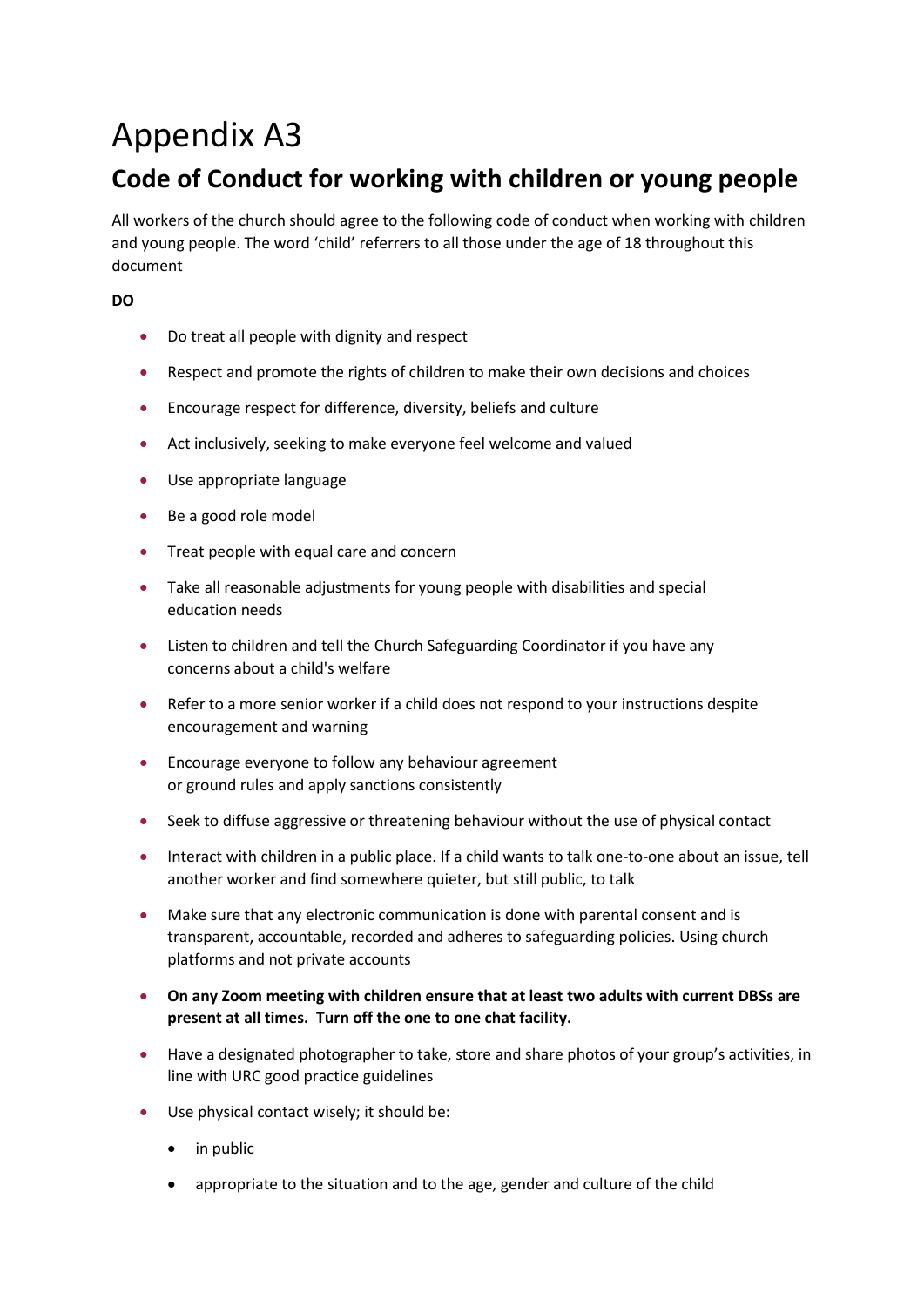- in response to the needs of the child, not the adult
- respectful of the child's wishes, feelings and dignity
- Respect children's and young people's privacy
- Ensure that any communication online is done through a work or church account this may require setting up an account specific for that purpose
- Ensure, where possible, parents or guardians are present in the building or other workers are aware when young people are communicating with you via social media. Communication with a child via social media should only ever take place when their parent or guardian and other adult workers are aware of these online interactions.
- Inform your line manager or point of contact of your intention to communicate online with families or young people and keep a record of times and dates when you do this.
- Keep up to date on policies, procedures and training, including safeguarding and health and safety
- Understand that your conduct outside of work including on line can impact on your work with children and young people

#### **DO NOT**

- Do not abuse the power and responsibility of your role for example do not belittle, scapegoat, put down, or ridicule a child or young person (even in 'fun') and don't use language or behaviour with sexual connotations (e.g. flirting or innuendo)
- Exclude children or workers from conversations and activities unless there is a good reason
- Overshare about your own situations
- Show favouritism (e.g. in selection for activities, in giving rewards, etc) or encourage excessive attention from a particular child (e.g. gifts)
- Threaten or use sanctions which have not been agreed
- Feel you have to deal with every problem on your own
- Use physical restraint unless they are causing harm to themselves or others
- Spend time alone with children out of sight of other people
- Contact them through private messaging
- Keep communication with children secret, while still respecting appropriate confidences
- Use child/young person's personal data for other purposes than activities consented
- Take photos or videos without consent
- Engage with children or young people through your personal social media or mobile account
- Assume that children should tell you anything you ask just because you are a worker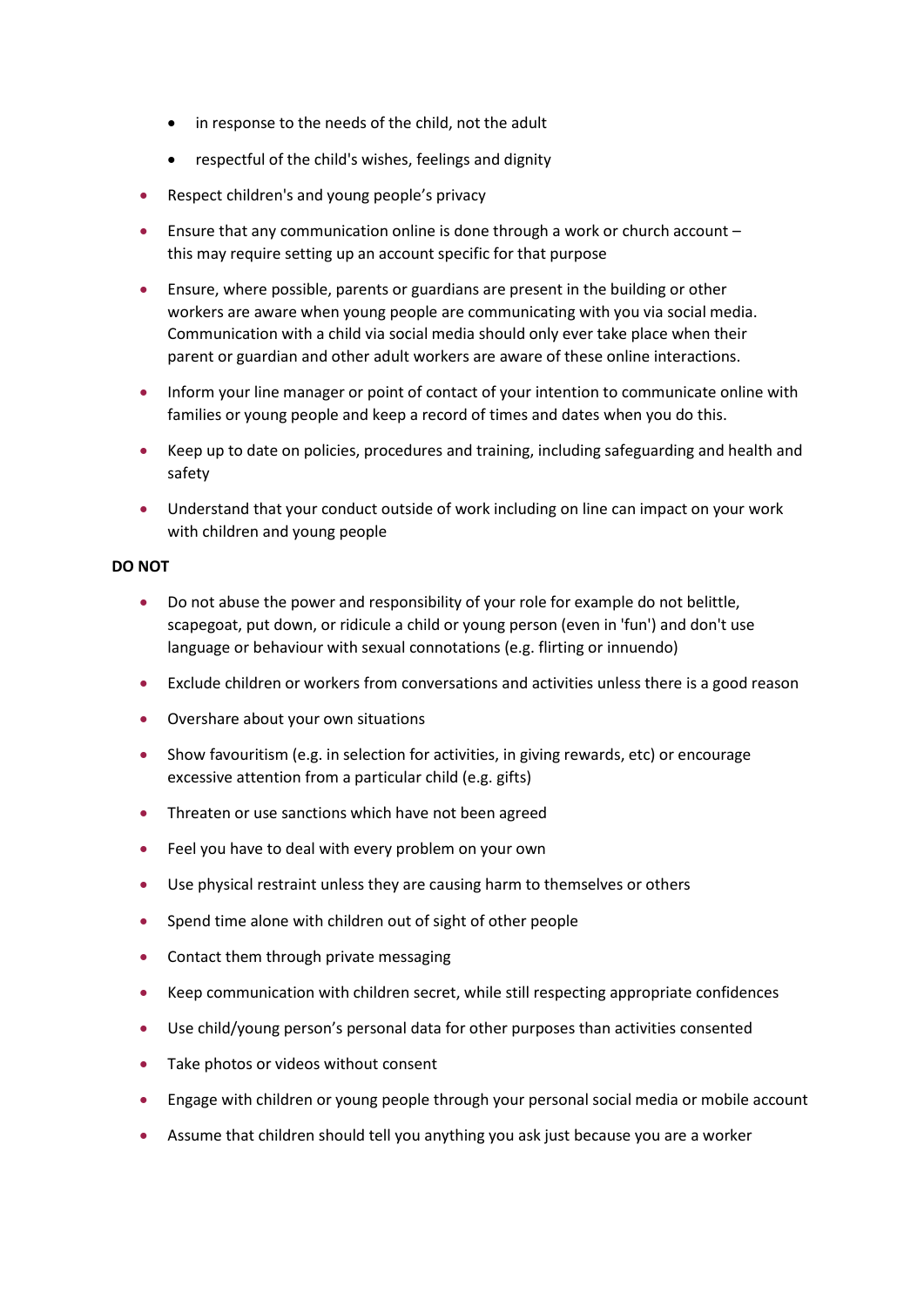- Promise to keep anything a secret, it may be that if a child or young person is being harmed or at risk of harm, that you will need to share that information but only on a need to know basis
- Work in ways that puts your needs and interests before those of the children you work with
- Discriminate or leave discrimination or bullying unchallenged
- Interact with children you are working with from personal social media accounts

I agree to abide by the above code of conduct while working with children and young people

| on behalf of    |  |
|-----------------|--|
| [church name]   |  |
| Name of worker: |  |
| Signed:         |  |
| Date:           |  |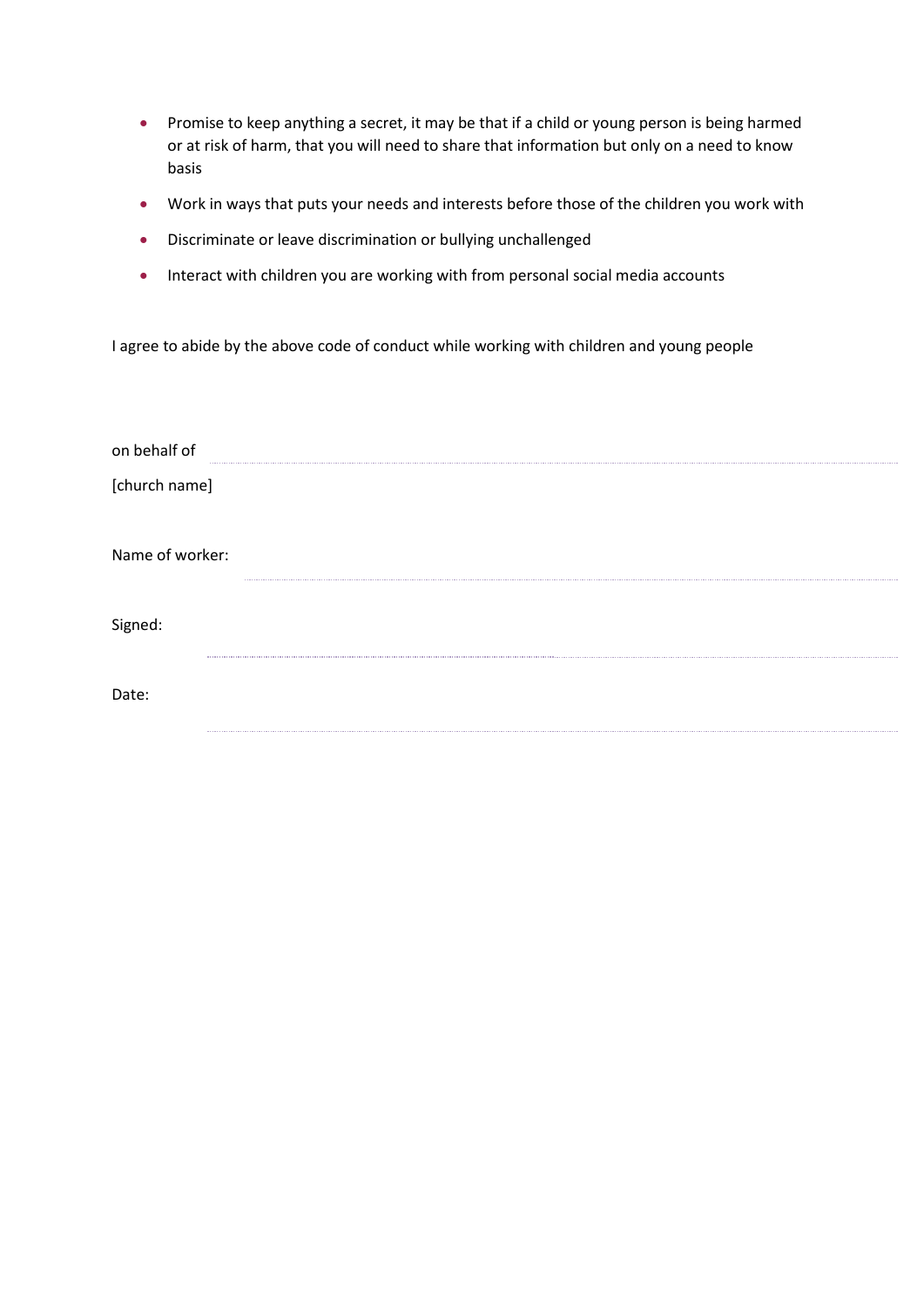## APPENDIX A4

### Code of Conduct for working with adults at risk

This code describes the standards of conduct, behaviour and attitude expected of all church workers working with adults, including adults at risk, to ensure that you are providing a compassionate, caring and supportive environment.

Safeguarding adults at risk means protecting an adult's right to live in safety, free from abuse and neglect (14.7 of the Care and Support Statutory Guidance issued under the Care Act 2014). The safeguarding duties apply to an adult who:

• has care and support needs (whether or not the adult is being provided any services

from the local authority or other statutory body to meet their needs) and;

• is experiencing, or at risk of, abuse or neglect; and

• as a result of those care and support needs is unable to protect themselves from either the risk of, or the experience of abuse or neglect.

In Wales, s126(1) of the Social Services and Well-being (Wales) Act 2014 defines an adult at risk as an adult who:

1. is experiencing or is at risk of abuse or neglect,

2. has needs for care and support (whether or not the authority is meeting any of those needs), and

3. as a result of those needs is unable to protect himself or herself against the abuse or neglect or the risk of it.

In Scotland, The Adult Support and Protection Act (Scotland) 2007 defines an adult at risk as a person aged 16 or over who:

• is unable to safeguard their own well-being, property, rights or other interests;

• is at risk of harm; and

• because they are affected by disability, mental disorder, illness or physical or mental infirmity, is more vulnerable to being harmed than adults who are not so affected.

All workers of the church should agree to the following code of conduct when working with adults. You are responsible for and have a duty to ensure that your conduct does not fall below the standards detailed in this code, which are also supported and detailed in the Care Act 2014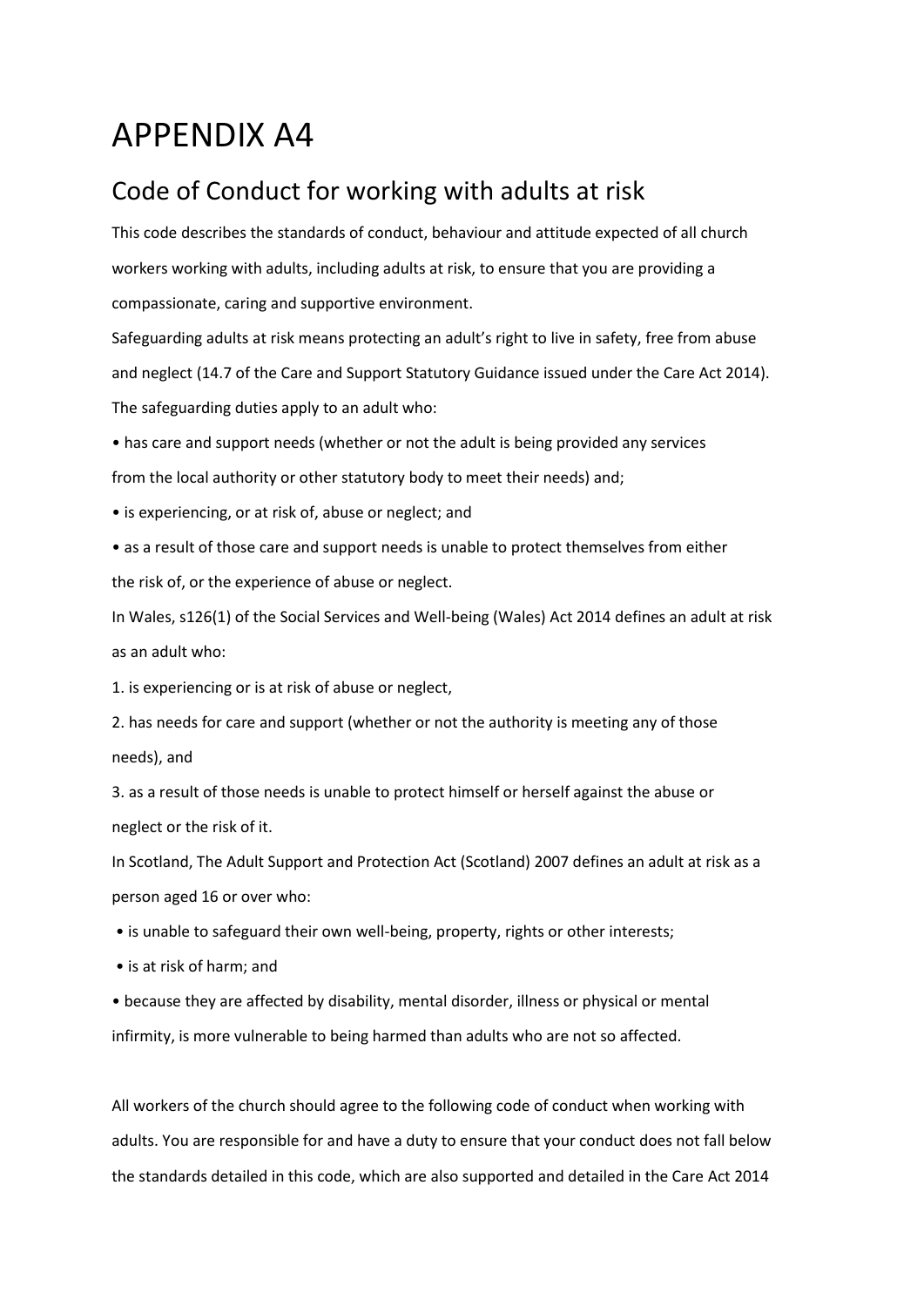(14.1.99) and the principles of Adult Support and Protection revised code of practice in Scotland (2008).

#### **Be accountable**

• Be honest with yourself and others about what you can do, whether or not the adult is being provided with any services.

• Recognise your abilities and limitations.

• Only carry out or delegate tasks agreed in your role description.

• Be able to justify and be accountable for your actions.

• Ask your leader/supervisor for guidance if you feel inadequately prepared to carry out any aspect of your role.

• Tell your leader/supervisor about any issues that might affect your ability to perform your role.

• Always establish and maintain clear and appropriate boundaries in your relationships with people.

• Never accept any offers of loans, gifts or benefits from anyone you are supporting or anyone close to them.

- Comply with United Reformed Church (URC) policies and procedures.
- Tell your leader/supervisor or person in charge of safeguarding if you are concerned that another worker is acting outside of this code of conduct.

#### **Promote the privacy, dignity, rights and wellbeing of people**

- Always protect the rights of people and treat them with dignity, respect, and compassion.
- Ensure that a vulnerable adult is not treated, without justification, any less favourably than

the way in which a person who is not an "adult at risk" would be treated in a comparable situation.

#### **• On any Zoom meeting which includes an adult at risk, ensure that the one to one chat facility is turned off.**

• Always act in the best interest of people, with their present and past wishes and feelings being considered.

• Put the needs, views and wishes of people first, helping them to control and choose the help and support they receive.

• Always gain consent before providing help and support. You must respect a person's right to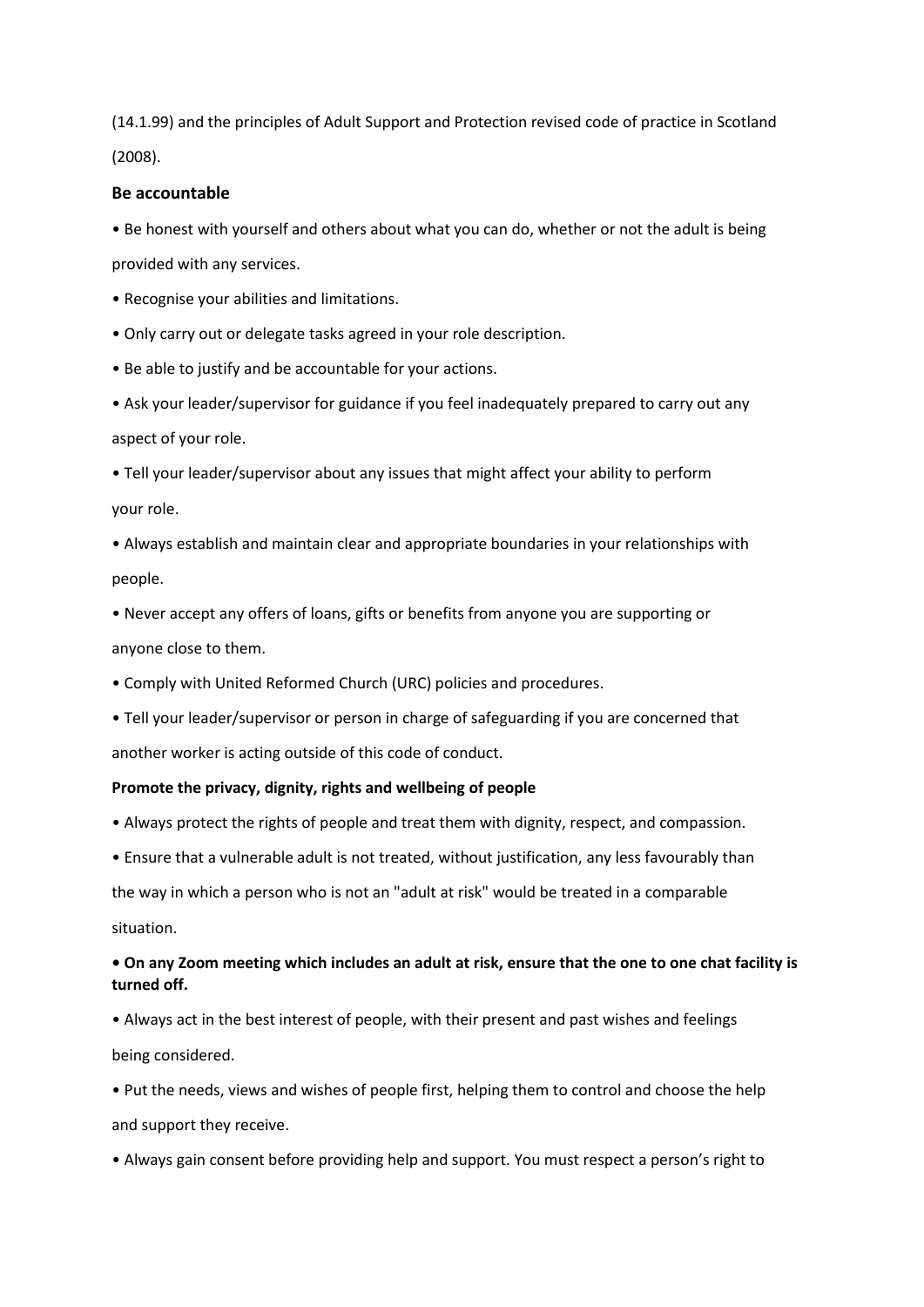refuse if they can do so, but also report any concerns if you feel that someone does not have the capacity to consent.

• Always maintain the privacy and dignity of people who have help and support, and their carers.

• Promote people's independence, while helping them maintain existing family and social contacts.

- Always make sure that your actions do not harm an individual's health or wellbeing.
- You must never abuse, neglect, harm or exploit anyone.
- Challenge and report dangerous, abusive, discriminatory or exploitative behaviour.
- Always take comments and complaints seriously; respond to them in accordance with

Good Practice 5 and inform your leader/supervisor/safeguarding designated person.

#### **Work effectively with other volunteers/colleagues**

• Understand and value your contribution and the vital part you play in the church.

• Recognise and respect the roles of other church workers/colleagues and those from other denominations and agencies; work in partnership with them.

• Work openly and co-operatively with other church workers/colleagues, including those from other denominations and agencies, and treat them with respect.

• Work openly and co-operatively with people who have help and support, including their families or carers, and treat them with respect.

• Honour your commitment to the church and be reliable, dependable and trustworthy.

Effective communication

• Make efforts to assist and facilitate communication, using whatever method is appropriate to the needs of the individual.

• Always explain and discuss any help and support you are offering/providing with the person; only continue if they give consent.

• Communicate respectfully with people in an open, accurate, effective and straightforward way.

- Communicate effectively with other church workers/colleagues as appropriate.
- Maintain clear and accurate records of the help and support the church provides, as appropriate.

• Recognise both the extent and the limits of your role, knowledge and ability when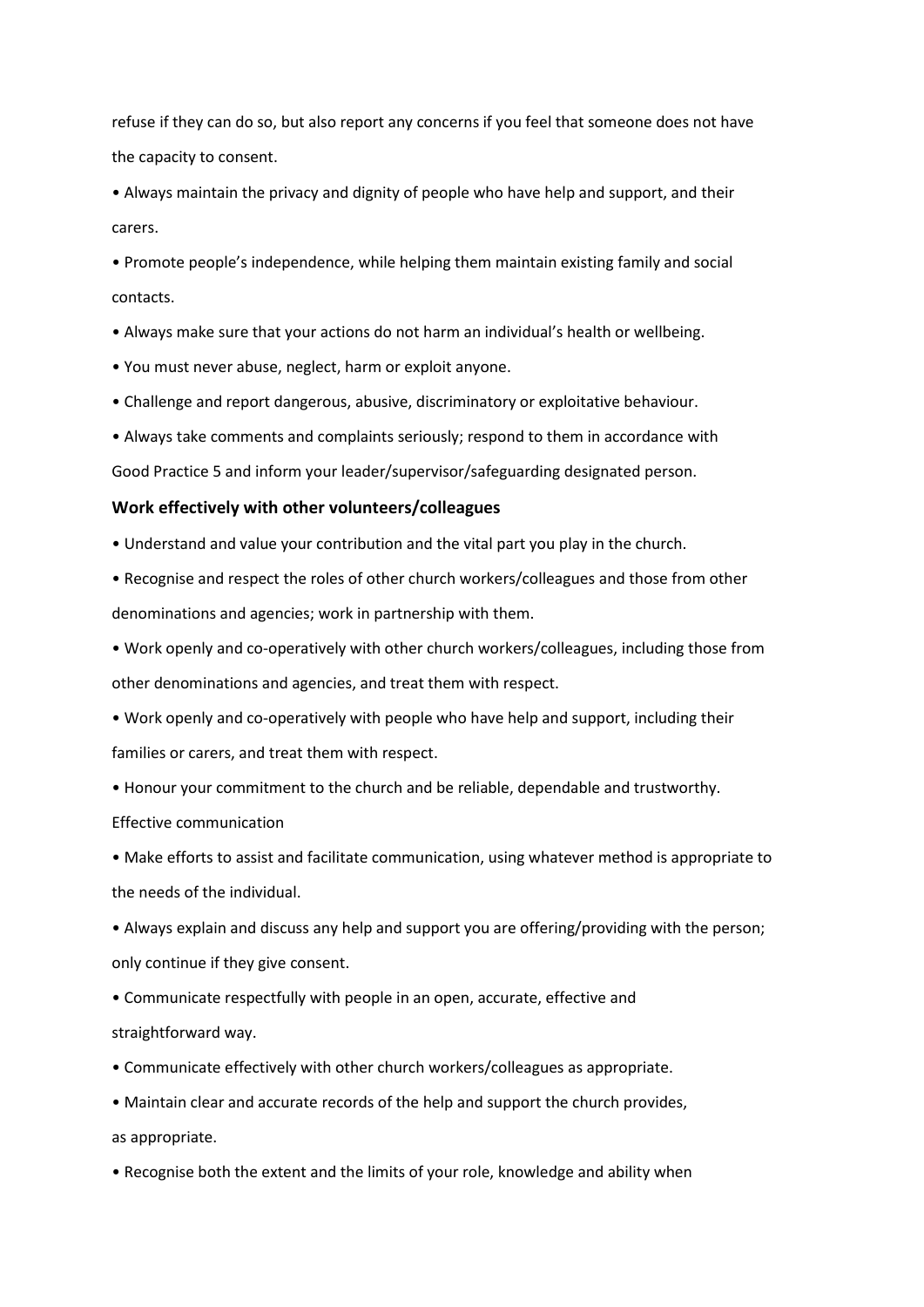communicating with people who have help and support.

#### **Respect people's right to confidentiality and decision-making**

• Treat all information about people who need help and support, and their carers, as confidential.

• Ensure people participate as fully as possible in any decisions being made, with support in place to help that participation in a way understood by the adults.

• Only discuss or disclose information in accordance with legislation and URC policy.

• Always seek guidance from your leader/supervisor regarding any information or issues that you are concerned about.

#### **Training, policy and procedure**

• Attend all necessary training which helps to support you in your role.

- Complete all necessary safeguarding training at least every three years.
- Have a good awareness of URC policy and procedures, including Good Practice 5.

#### **Uphold and promote equality, diversity and inclusion**

• Respect the individuality and diversity of all people, including those we encounter and work with.

• Treat all adults equally and inclusively and do not discriminate on grounds of age, gender reassignment, ethnicity, race, religion/belief, cultural background, sexual orientation and disability.

- Promote equal opportunities and inclusion for the people we encounter and work with.
- Report any concerns regarding equality, diversity and inclusion to a leader/supervisor as soon as possible.

I agree to abide by the above code of conduct while working with adults, including adults at risk. on behalf of

[church name]

Name of worker:

Signed:

Date: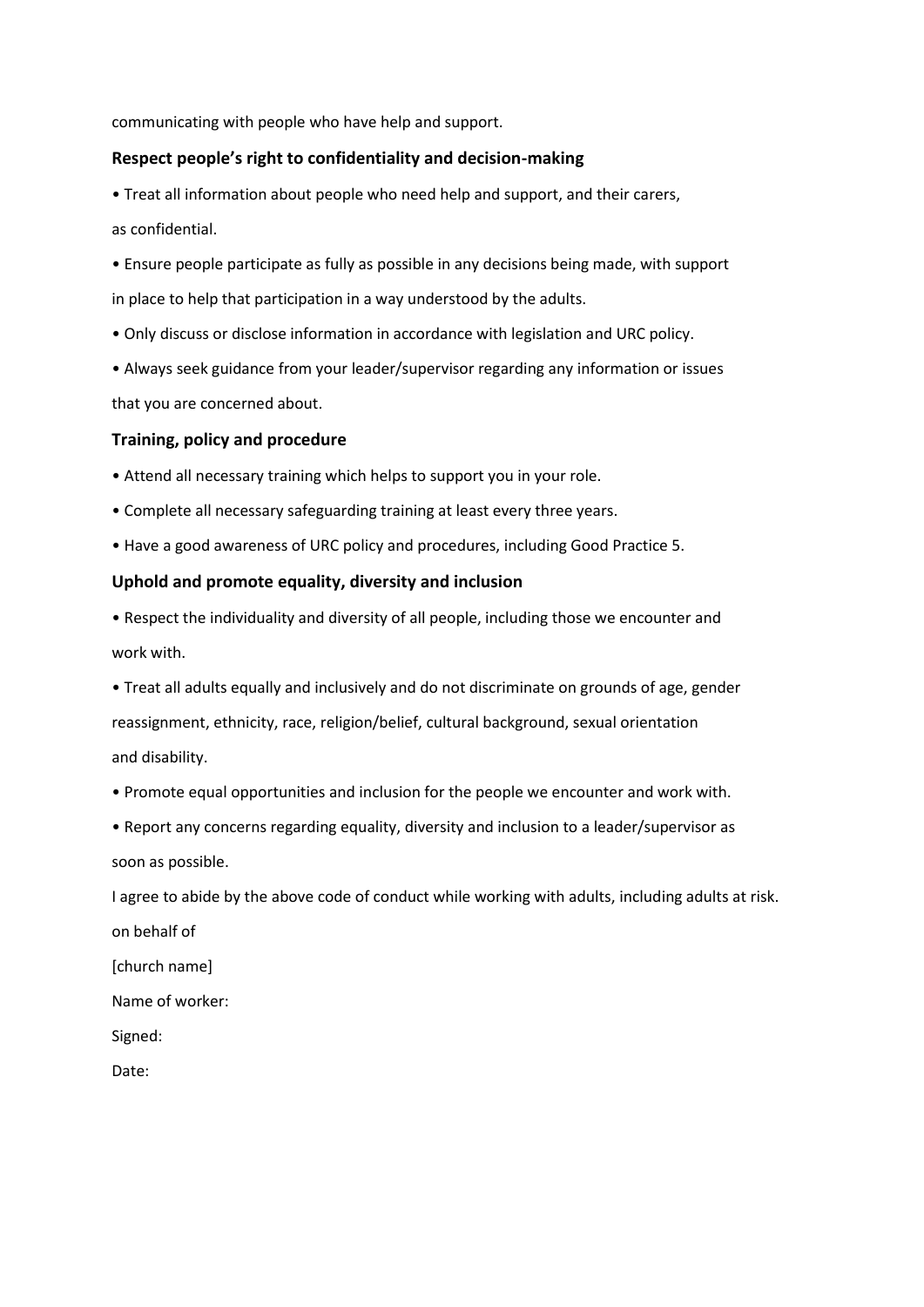# APPENDIX A5

## Safeguarding Incident/Concern Form

Where a person is in imminent danger of harm or a criminal act may have been committed, the police must be notified immediately on 999. Otherwise, call 101 to report a crime or any other concerns that do not require an emergency response.

- Please fill in this form with the information available within 24 hours after becoming aware of a safeguarding incident or concern. You do not have to fill in all sections.
- Please ensure you are as accurate and detailed as possible. Use quotes wherever possible, and do not interpret what was said using your own words.
- Record what you said as well as what the child, young person or adult said.
- Include details such as tone of voice, facial expression and body language.
- If you have formed an opinion please state it, making it clear that it is your opinion and give reasons for forming that opinion.
- The completed form must be passed on or sent by secure email to the designated safeguarding person, and immediately followed up after sending.

| Date on which this form is<br>completed                                        |                |                      |               |
|--------------------------------------------------------------------------------|----------------|----------------------|---------------|
| Full name of the person<br>reporting the<br>concern/incident                   |                |                      |               |
| Relationship to child, young<br>person, or adult concerned<br>of being at risk |                |                      |               |
| Church details, if known                                                       | Synod          | <b>Church</b>        | <b>Number</b> |
| Contact details of church or<br>organization, if known                         | <b>Address</b> | <b>Phone numbers</b> | <b>Email</b>  |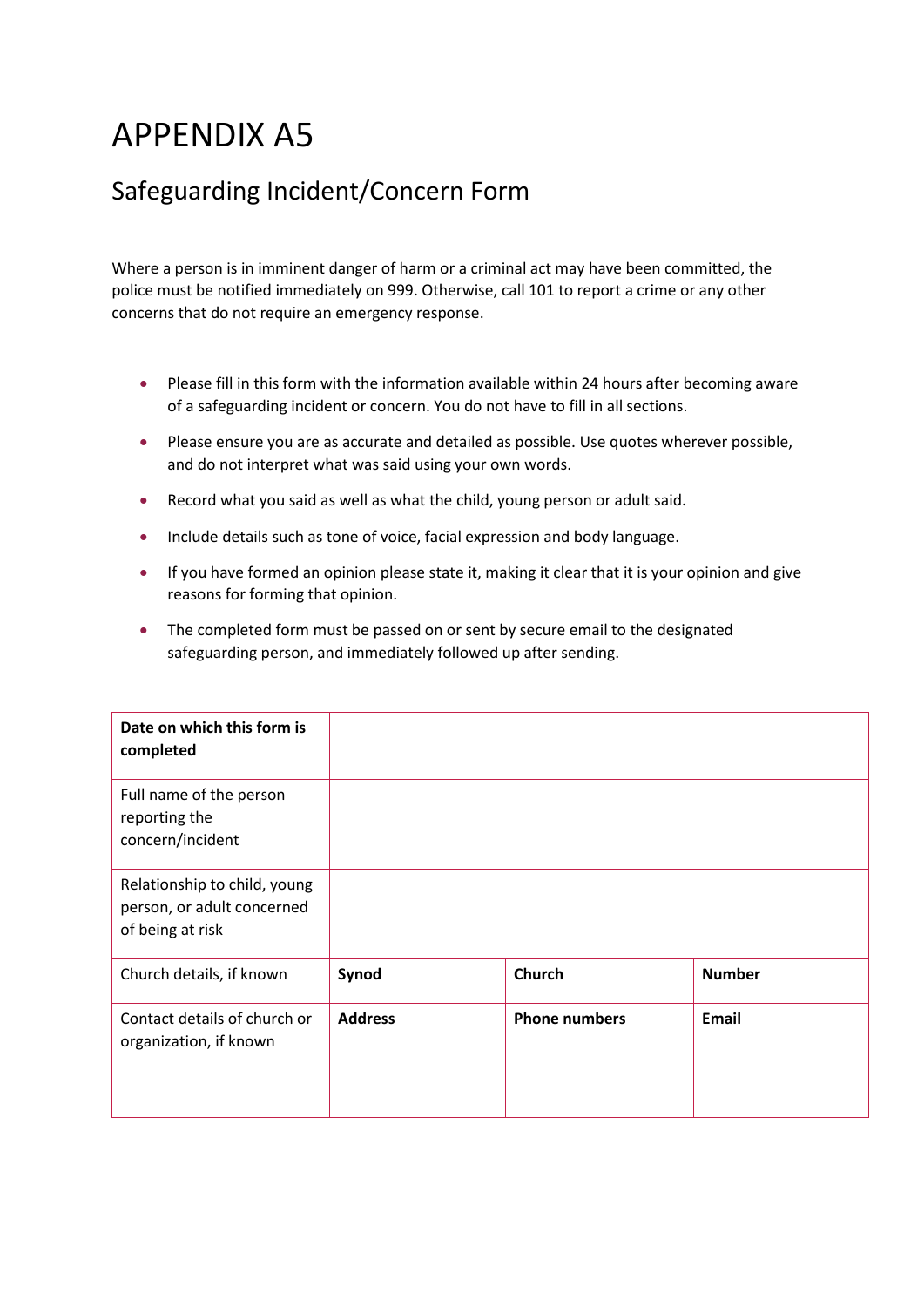| <b>Full name of child, young</b><br>person, or adult concerned<br>of being at risk                                                                                              |                |  |           |                      |                        |              |
|---------------------------------------------------------------------------------------------------------------------------------------------------------------------------------|----------------|--|-----------|----------------------|------------------------|--------------|
| Date of Birth, if known                                                                                                                                                         |                |  |           |                      |                        |              |
| Contact details, if known                                                                                                                                                       | <b>Address</b> |  |           | <b>Phone numbers</b> |                        | <b>Email</b> |
| Has the individual given<br>consent to report? (or<br>report as appropriate)                                                                                                    | Yes            |  | <b>No</b> |                      | Reason for no consent: |              |
| If under 18, have the<br>parents/carers/guardians of<br>the child been informed?                                                                                                | Yes            |  | <b>No</b> |                      | Reason for no consent: |              |
| Please give a summary of<br>the safeguarding<br>incident/concern                                                                                                                |                |  |           |                      |                        |              |
| Date/time of incident                                                                                                                                                           |                |  |           |                      |                        |              |
| What happened?                                                                                                                                                                  |                |  |           |                      |                        |              |
| Please provide detailed<br>information about the<br>circumstances and the<br>person experiencing or<br>being at risk of harm, abuse<br>or neglect (preferably as a<br>timeline) |                |  |           |                      |                        |              |
| When did it happen? (date,<br>time)                                                                                                                                             |                |  |           |                      |                        |              |
| Where did it happen?<br>(specific location)                                                                                                                                     |                |  |           |                      |                        |              |
| What action/s were taken,<br>and by whom?                                                                                                                                       |                |  |           |                      |                        |              |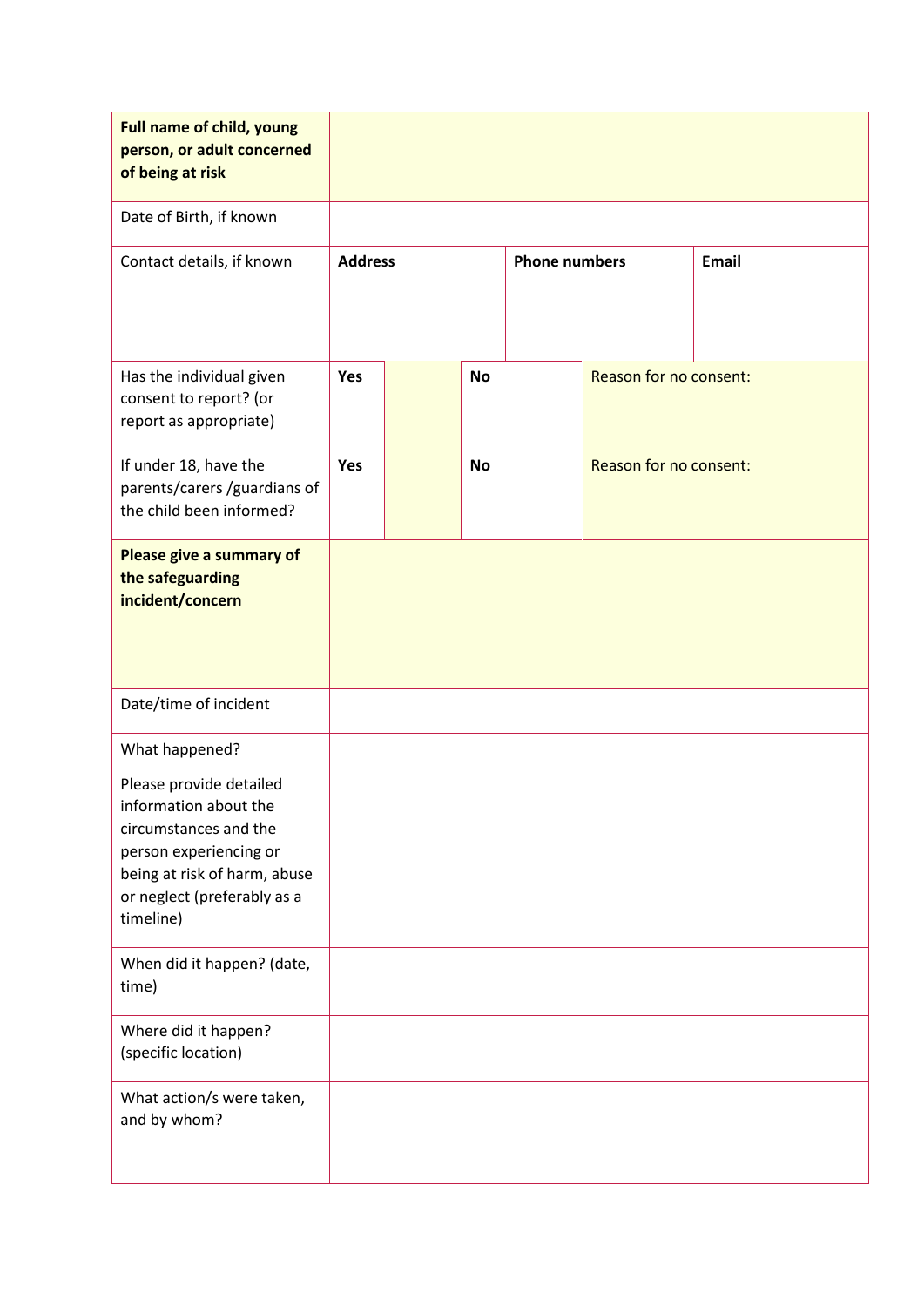| Name of anyone involved                 |  |
|-----------------------------------------|--|
| and in what way, including<br>witnesses |  |
|                                         |  |
| Other services or agencies<br>involved  |  |
| Note: If referred to statutory          |  |
| authorities, or other                   |  |
| services, please include                |  |
| name and contact details                |  |
|                                         |  |
| Next steps or<br>recommendations        |  |
|                                         |  |
|                                         |  |
|                                         |  |
|                                         |  |
| <b>INTERNAL USE</b>                     |  |
| Date received                           |  |
| Full name of                            |  |
| <b>Designated Person</b>                |  |
| Progress                                |  |
| Conclusion                              |  |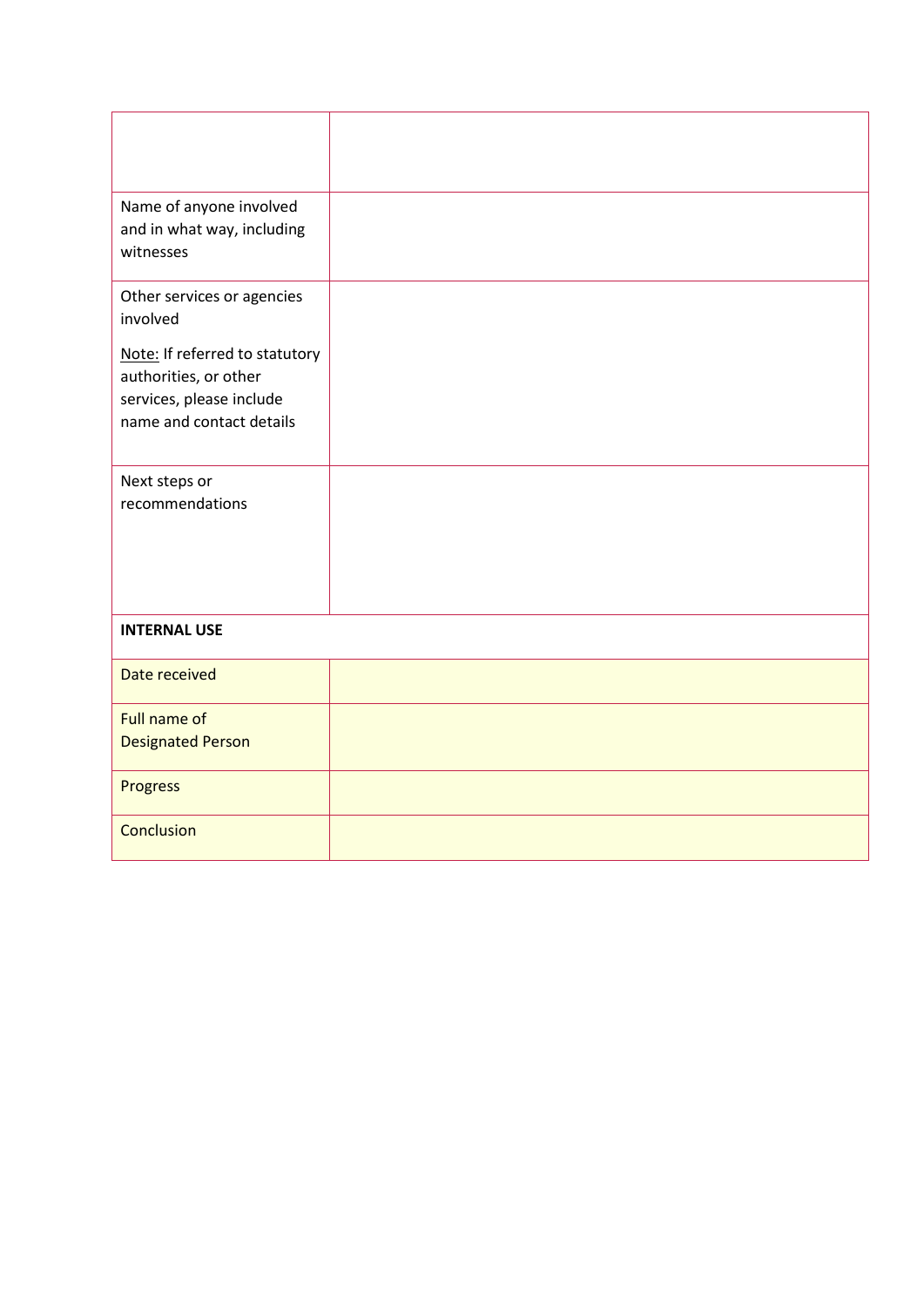# APPENDIX 6

### Signs and symptoms of abuse

It is important to be able to recognise the possible signs of abuse. Observing any of the signs or symptoms does not necessarily mean that a person is being abused; there could be a perfectly ordinary explanation. However, the observation of multiple signs and symptoms, together with explanations which are inconsistent or do not 'ring true', should give more cause for concern.

Below is a comprehensive table of definitions, signs and symptoms of some of the types of abuse. The table has been compiled from a number of different sources, including Working Together to Safeguard Children 2018. **Please note**: it is not an exhaustive list, and relates to the abuse of both children and adults.

| <b>Physical Abuse</b>                                              | Includes                                                                                                                                                                                                                                                                                                                                                                                                                                                                                                                         | <b>Some of the key indicators</b>                                                                                                                                                                                                                                                                                                                                                                                                                                                                                                                                                                                                                                                                                                                                                                                                                                                                                    |
|--------------------------------------------------------------------|----------------------------------------------------------------------------------------------------------------------------------------------------------------------------------------------------------------------------------------------------------------------------------------------------------------------------------------------------------------------------------------------------------------------------------------------------------------------------------------------------------------------------------|----------------------------------------------------------------------------------------------------------------------------------------------------------------------------------------------------------------------------------------------------------------------------------------------------------------------------------------------------------------------------------------------------------------------------------------------------------------------------------------------------------------------------------------------------------------------------------------------------------------------------------------------------------------------------------------------------------------------------------------------------------------------------------------------------------------------------------------------------------------------------------------------------------------------|
| To inflict pain,<br>physical injury,<br>impairment or<br>suffering | Hitting, slapping and beating.<br>$\bullet$<br>Shaking, pinching, throwing<br>$\bullet$<br>and pushing.<br>Kicking, biting, burning,<br>$\bullet$<br>drowning and hair pulling.<br>Squeezing, suffocating,<br>$\bullet$<br>poisoning and using<br>inappropriate restraint.<br>Parent or carer fabricates the<br>$\bullet$<br>symptoms of, or deliberately<br>induces, illness in a child.<br>Inappropriate use of restraint<br>$\bullet$<br>techniques or other physical<br>sanctions.<br>Isolation or confinement.<br>$\bullet$ | Any injuries not consistent with the<br>$\bullet$<br>explanation given for them.<br>Cuts, lacerations, puncture wounds, open<br>$\bullet$<br>wounds, welts.<br>Bruising and discolouration<br>$\bullet$<br>particularly if there is a lot of<br>$\circ$<br>bruising of different ages and in<br>places not normally exposed to<br>falls, rough games etc.<br>in unusual places (e.g. around the<br>$\circ$<br>mouth), in unusual patterns (e.g.<br>symmetrical) or in particular shapes<br>(e.g. fingertip bruising or belt<br>marks).<br>Black eyes, burns, broken bones and skull<br>fractures.<br>If the person is seen to have injuries that<br>$\bullet$<br>recur or are in the same place on more than<br>one occasion or are without plausible<br>explanation.<br>Any injury that has not received medical<br>$\bullet$<br>attention or been properly cared for.<br>Poor skin condition or poor skin hygiene. |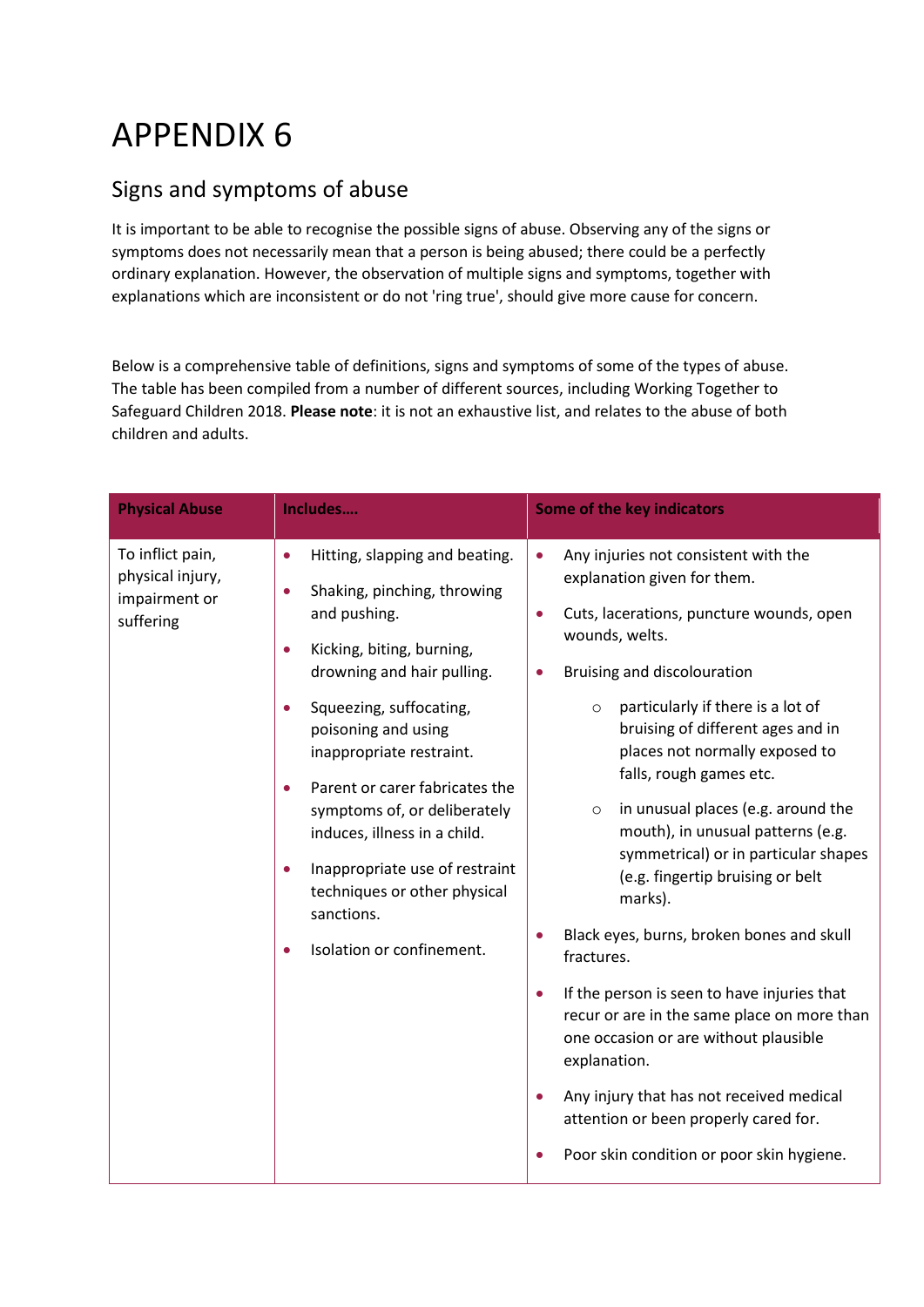|                                                                                                                                                                                                                                                                                                                                       |                                                                                                                                                                                                                                                                                                                                                                                                                                                                                                                                                             | Loss of hair, loss of weight and change of<br>appetite.<br>Repeated or unexplained tummy pains.<br>$\bullet$<br>Person flinches at physical contact and/or<br>$\bullet$<br>keeps fully covered, even in hot weather.<br>Person appears frightened or subdued in<br>$\bullet$<br>the presence of a particular person or<br>people.                                                                                                                                                                                                                                                                                                                                                                                                                                                               |
|---------------------------------------------------------------------------------------------------------------------------------------------------------------------------------------------------------------------------------------------------------------------------------------------------------------------------------------|-------------------------------------------------------------------------------------------------------------------------------------------------------------------------------------------------------------------------------------------------------------------------------------------------------------------------------------------------------------------------------------------------------------------------------------------------------------------------------------------------------------------------------------------------------------|-------------------------------------------------------------------------------------------------------------------------------------------------------------------------------------------------------------------------------------------------------------------------------------------------------------------------------------------------------------------------------------------------------------------------------------------------------------------------------------------------------------------------------------------------------------------------------------------------------------------------------------------------------------------------------------------------------------------------------------------------------------------------------------------------|
| <b>Emotional Abuse</b>                                                                                                                                                                                                                                                                                                                | Includes                                                                                                                                                                                                                                                                                                                                                                                                                                                                                                                                                    | Some of the key indicators                                                                                                                                                                                                                                                                                                                                                                                                                                                                                                                                                                                                                                                                                                                                                                      |
| The use of threats,<br>fear or power gained<br>by another's<br>position, to<br>invalidate the<br>person's<br>independent wishes.<br>Such behaviour can<br>create very real<br>emotional and<br>psychological stress.<br>In children it can<br>cause severe and<br>persistent adverse<br>effects on their<br>emotional<br>development. | Mocking, coercing,<br>$\bullet$<br>threatening or controlling<br>behaviour.<br>Bullying, intimidation,<br>harassment or humiliation.<br>The lack of privacy or choice,<br>$\bullet$<br>denial of dignity, deprivation<br>of social contact or deliberate<br>isolation.<br>Making someone feel<br>worthless, a lack of love or<br>affection or ignoring the<br>person.<br>Seeing or hearing the ill-<br>treatment of another.<br>Emotional abuse may well be<br>indicative of other forms of<br>abuse.<br>All forms of abuse have an<br>emotional component. | Changes in mood, attitude and behaviour.<br>$\bullet$<br>Becoming quiet, clingy or withdrawn or<br>$\bullet$<br>conversely becoming aggressive or angry<br>for no apparent reason.<br>Denial and hesitation to talk openly.<br>$\bullet$<br>Excessive fear or anxiety<br>$\bullet$<br>Behaviour such as rocking, hair twisting or<br>$\bullet$<br>thumb sucking.<br>Changes in sleep pattern or persistent<br>$\bullet$<br>tiredness.<br>Loss of appetite.<br>$\bullet$<br>Low self-esteem, helplessness or passivity.<br>Confusion or disorientation.<br>$\bullet$<br>Implausible stories and attention seeking<br>$\bullet$<br>behaviour.<br>Inappropriate relationships with peers<br>$\bullet$<br>and/or adults.<br>Running away, school non-attendance,<br>$\bullet$<br>stealing or lying. |
| <b>Sexual Abuse</b>                                                                                                                                                                                                                                                                                                                   | Includes                                                                                                                                                                                                                                                                                                                                                                                                                                                                                                                                                    | Some of the key indicators                                                                                                                                                                                                                                                                                                                                                                                                                                                                                                                                                                                                                                                                                                                                                                      |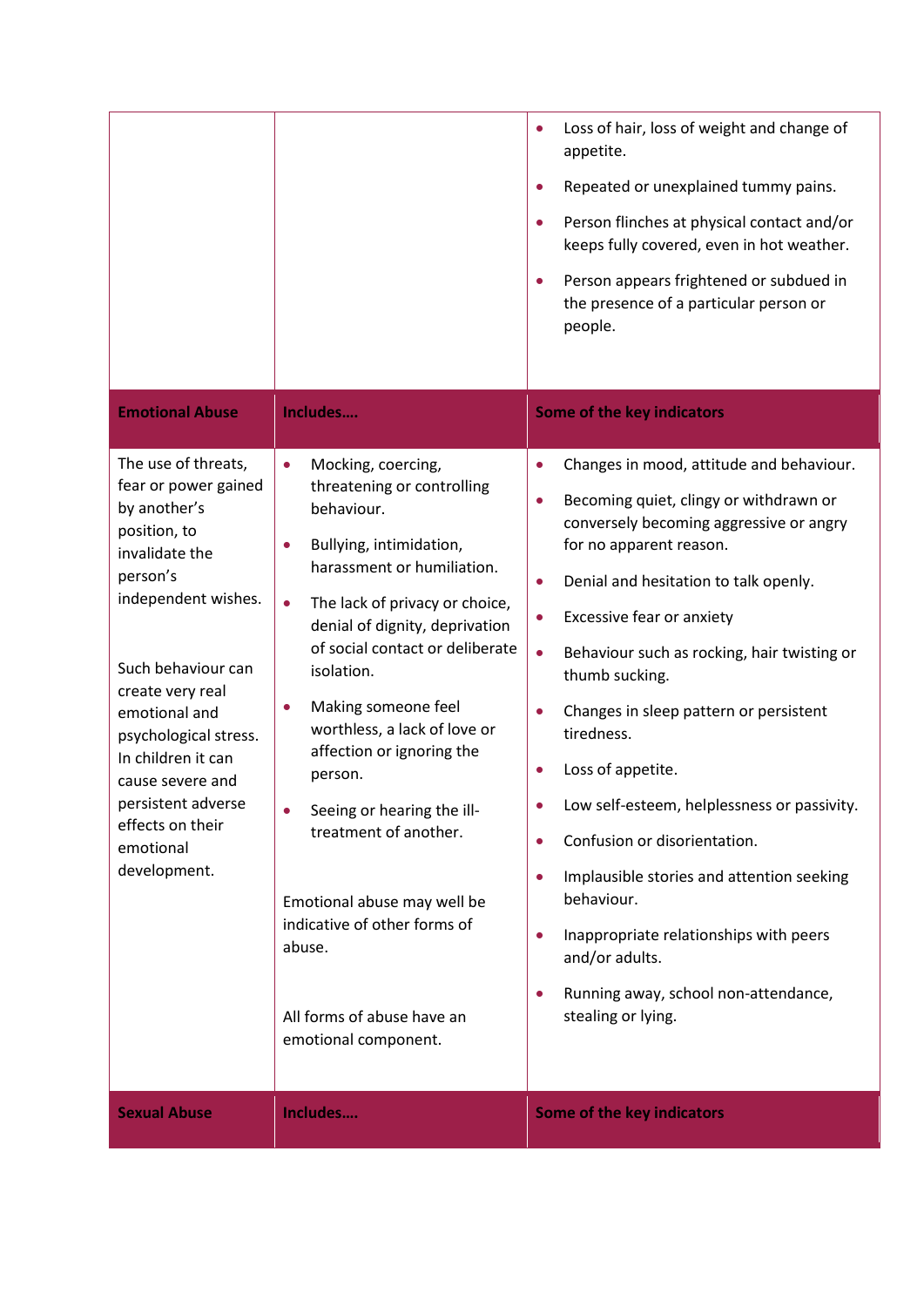| For a child - forcing<br>or enticing a child to<br>take part in sexual<br>activities.<br>For an adult - Any<br>non-consenting<br>sexual act or<br>behaviour.<br>No one should enter<br>a sexual relationship<br>with someone for<br>whom they have<br>pastoral<br>responsibility or hold<br>a position of trust. | Rape, sexual assault or sexual<br>$\bullet$<br>acts to which the person has<br>not consented, could not<br>consent or was pressurised<br>into consenting.<br>Indecent assault, incest,<br>$\bullet$<br>being forced to touch<br>another person in a sexual<br>manner without consent.<br>Making sexual remarks,<br>$\bullet$<br>suggestions and teasing.<br>Indecent exposure, being<br>$\bullet$<br>forced to watch pornographic<br>material or sexual acts.<br>Filming or photographing a<br>$\bullet$<br>child in sexual poses or acts.<br>Enforced or coerced<br>$\bullet$<br>nakedness or inappropriate<br>photography of a person in<br>sexually explicit ways.<br>Being spied on while a person<br>$\bullet$<br>is undertaking or receiving<br>personal care activities.<br>'Sexting', grooming and using<br>$\bullet$<br>social media to share<br>inappropriate content. | <b>Emotional distress.</b><br>$\bullet$<br>Preoccupation with anything sexual and<br>$\bullet$<br>age-inappropriate knowledge of sexual<br>behaviour.<br>Mood, attitude or behaviour changes.<br>$\bullet$<br>Expressions of feelings of guilt or shame.<br>$\bullet$<br>Itching, soreness, bruises or lacerations,<br>$\bullet$<br>particularly around the genital areas.<br>Difficulty in walking or sitting, or<br>$\bullet$<br>unexplained vaginal or anal bleeding.<br>Unexplained venereal disease or genital<br>$\bullet$<br>infections.<br>A child who is sexually provocative or<br>$\bullet$<br>seductive with adults.<br>Disturbed sleep patterns.<br>$\bullet$<br>Torn, stained or bloody underclothing.<br>$\bullet$<br>Significant changes in sexual behaviour or<br>$\bullet$<br>outlook.<br>A very young girl or a woman who lacks<br>$\bullet$<br>mental capacity to consent to intercourse<br>becomes pregnant.<br>Underage Pregnancy/Termination.<br>$\bullet$ |
|------------------------------------------------------------------------------------------------------------------------------------------------------------------------------------------------------------------------------------------------------------------------------------------------------------------|----------------------------------------------------------------------------------------------------------------------------------------------------------------------------------------------------------------------------------------------------------------------------------------------------------------------------------------------------------------------------------------------------------------------------------------------------------------------------------------------------------------------------------------------------------------------------------------------------------------------------------------------------------------------------------------------------------------------------------------------------------------------------------------------------------------------------------------------------------------------------------|-----------------------------------------------------------------------------------------------------------------------------------------------------------------------------------------------------------------------------------------------------------------------------------------------------------------------------------------------------------------------------------------------------------------------------------------------------------------------------------------------------------------------------------------------------------------------------------------------------------------------------------------------------------------------------------------------------------------------------------------------------------------------------------------------------------------------------------------------------------------------------------------------------------------------------------------------------------------------------------|
| <b>Neglect</b>                                                                                                                                                                                                                                                                                                   | Includes                                                                                                                                                                                                                                                                                                                                                                                                                                                                                                                                                                                                                                                                                                                                                                                                                                                                         | <b>Some of the key indicators</b>                                                                                                                                                                                                                                                                                                                                                                                                                                                                                                                                                                                                                                                                                                                                                                                                                                                                                                                                                 |
| A person's wellbeing<br>is impaired and their<br>care needs (physical<br>and/or<br>psychological) are<br>not met.<br>In a child, neglect is                                                                                                                                                                      | Failing to provide access to<br>$\bullet$<br>appropriate health, social<br>care or education services.<br>Failing to provide a warm,<br>$\bullet$<br>safe and comfortable<br>environment.<br>Ignoring medical or physical<br>$\bullet$                                                                                                                                                                                                                                                                                                                                                                                                                                                                                                                                                                                                                                           | Person looking unkempt or dirty and has<br>$\bullet$<br>poor personal hygiene.<br>Person is malnourished, has sudden or<br>$\bullet$<br>continuous weight loss and is dehydrated -<br>constant hunger, stealing or gorging on<br>food.<br>Person is dressed inappropriately for the<br>$\bullet$                                                                                                                                                                                                                                                                                                                                                                                                                                                                                                                                                                                                                                                                                  |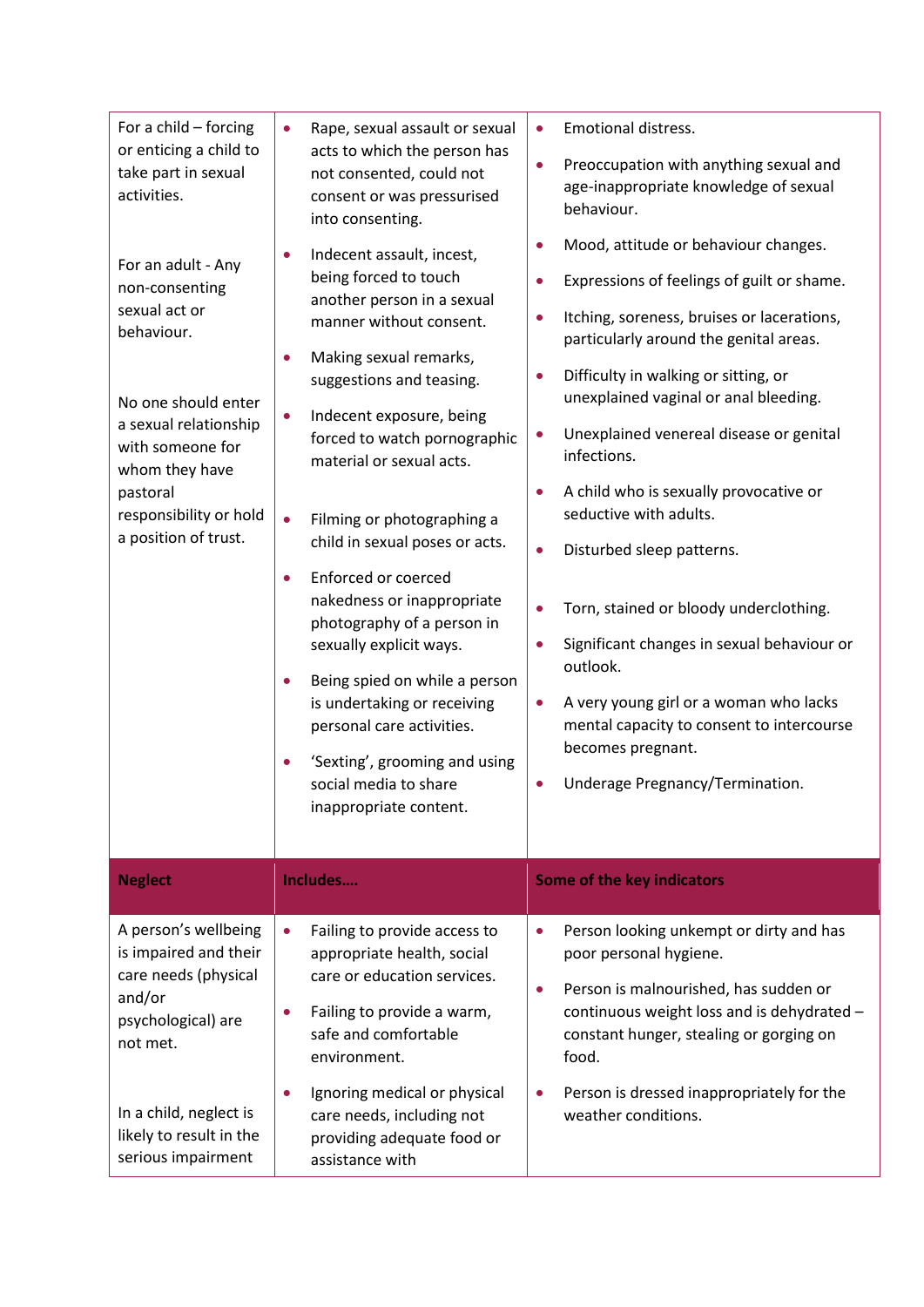| of the child's health<br>or development.<br>Neglect can be<br>deliberate or can<br>occur as a result of<br>not understanding<br>what someone's<br>needs are. | eating/drinking, or not<br>providing sufficient or<br>appropriate clothing.<br>Leaving alone or<br>$\bullet$<br>unsupervised.<br>Failing to intervene in<br>$\bullet$<br>behaviour which is dangerous<br>(particularly when the person<br>lacks the mental capacity to<br>assess the risks to themselves<br>or to others).<br>Deliberately withholding<br>$\bullet$<br>medication or aids, such as<br>walking sticks or hearing aids.<br>Denying social, religious or<br>$\bullet$<br>cultural contacts, or denying<br>contact with the family. | Dirt, urine or faecal smells in a person's<br>$\bullet$<br>environment.<br>Developmental delay in children.<br>$\bullet$<br>Low self-esteem, socially isolated and poor<br>$\bullet$<br>concentration.<br>Home environment does not meet basic<br>$\bullet$<br>needs (for example no heating or lighting).<br>$\bullet$<br>Health and safety hazards in the living<br>environment.<br>Untreated medical conditions, pressure<br>$\bullet$<br>sores, rashes, lice on the person.<br>Depression or low mood.<br>$\bullet$<br>Person and/or carer have inconsistent or<br>$\bullet$<br>reluctant contact with Heath and Social<br>Services.<br>Callers/visitors are refused access to the<br>$\bullet$<br>person.<br>Prolonged isolation or lack of stimulation.<br>$\bullet$<br>Person who is not able to look after<br>$\bullet$<br>themselves is left unattended and so put at<br>risk.<br>Not being helped to the toilet when<br>$\bullet$<br>assistance is requested.<br>Change leaving alone to 'child/vulnerable<br>person being left alone or unsupervised'. |
|--------------------------------------------------------------------------------------------------------------------------------------------------------------|-------------------------------------------------------------------------------------------------------------------------------------------------------------------------------------------------------------------------------------------------------------------------------------------------------------------------------------------------------------------------------------------------------------------------------------------------------------------------------------------------------------------------------------------------|-------------------------------------------------------------------------------------------------------------------------------------------------------------------------------------------------------------------------------------------------------------------------------------------------------------------------------------------------------------------------------------------------------------------------------------------------------------------------------------------------------------------------------------------------------------------------------------------------------------------------------------------------------------------------------------------------------------------------------------------------------------------------------------------------------------------------------------------------------------------------------------------------------------------------------------------------------------------------------------------------------------------------------------------------------------------|
| <b>Self-Neglect</b>                                                                                                                                          | Includes                                                                                                                                                                                                                                                                                                                                                                                                                                                                                                                                        | <b>Some of the key indicators</b>                                                                                                                                                                                                                                                                                                                                                                                                                                                                                                                                                                                                                                                                                                                                                                                                                                                                                                                                                                                                                                 |
| An unwillingness or<br>inability to care for<br>oneself and/or one's<br>environment.                                                                         | Hoarding or having no<br>$\bullet$<br>possessions at all.<br>Living in squalor and<br>$\bullet$<br>neglecting self-care and<br>hygiene.<br>Failure to provide oneself<br>$\bullet$<br>with adequate food, water,<br>clothing, shelter, healthcare<br>and safety precautions.                                                                                                                                                                                                                                                                    | Dehydration, malnutrition or obesity.<br>$\bullet$<br>Untreated medical conditions and poor<br>$\bullet$<br>personal hygiene.<br>Unsanitary living conditions.<br>$\bullet$<br>Inappropriate and/or inadequate clothing<br>$\bullet$<br>and lack of necessary medical aids.<br>Homelessness.<br>$\bullet$<br>Not adhering to medical advice.<br>$\bullet$                                                                                                                                                                                                                                                                                                                                                                                                                                                                                                                                                                                                                                                                                                         |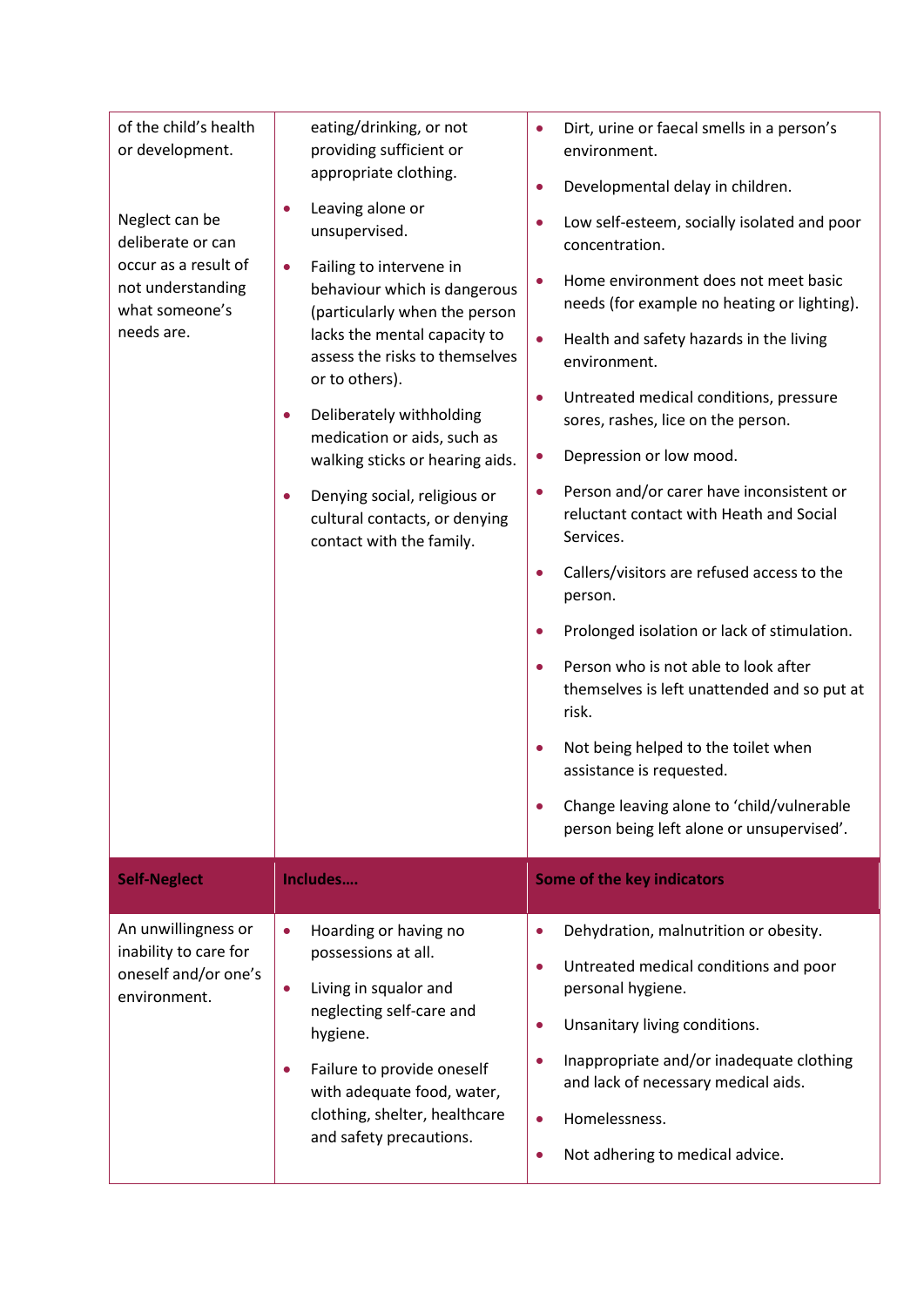|                                                                                                                     |                                                                                                                                                                                                                                                                                                                                                                                                                                                                                                                                                                                                                                                                          | Not taking medication as<br>advised/prescribed.                                                                                                                                                                                                                                                                                                                                                                                                                                                                                                                                                                                                                                                                                                                                                                                                                                                                                                                                                                                                                                                                                                                                                                                   |
|---------------------------------------------------------------------------------------------------------------------|--------------------------------------------------------------------------------------------------------------------------------------------------------------------------------------------------------------------------------------------------------------------------------------------------------------------------------------------------------------------------------------------------------------------------------------------------------------------------------------------------------------------------------------------------------------------------------------------------------------------------------------------------------------------------|-----------------------------------------------------------------------------------------------------------------------------------------------------------------------------------------------------------------------------------------------------------------------------------------------------------------------------------------------------------------------------------------------------------------------------------------------------------------------------------------------------------------------------------------------------------------------------------------------------------------------------------------------------------------------------------------------------------------------------------------------------------------------------------------------------------------------------------------------------------------------------------------------------------------------------------------------------------------------------------------------------------------------------------------------------------------------------------------------------------------------------------------------------------------------------------------------------------------------------------|
| <b>Financial Abuse</b>                                                                                              | Includes                                                                                                                                                                                                                                                                                                                                                                                                                                                                                                                                                                                                                                                                 | Some of the key indicators                                                                                                                                                                                                                                                                                                                                                                                                                                                                                                                                                                                                                                                                                                                                                                                                                                                                                                                                                                                                                                                                                                                                                                                                        |
| The inappropriate<br>use,<br>misappropriation,<br>embezzlement or<br>theft of money,<br>property or<br>possessions. | Theft, fraud or embezzlement<br>$\bullet$<br>of monies, benefits or goods.<br>Exploitation or profiteering.<br>Applying pressure in<br>connection with Wills,<br>property or inheritance, or<br>financial transactions.<br>The abuse of influence,<br>$\bullet$<br>power or friendship to<br>persuade a person to make<br>gifts or change their will.<br>Being charged excessive<br>$\bullet$<br>amounts for services such as<br>minor building works on a<br>property.<br>Loans made under duress,<br>$\bullet$<br>threat or dishonestly<br>extracted.<br>Mate-crime - where<br>$\bullet$<br>vulnerable people are<br>befriended by those who go<br>on to exploit them. | Unexplained loss of money.<br>$\bullet$<br>Missing personal belongings such as art,<br>$\bullet$<br>jewellery and silverware.<br>Deterioration in standard of living, not<br>$\bullet$<br>having as much money as usual to pay for<br>shopping or regular outings.<br>Unexplained lack of money, inability to pay<br>bills or getting into debt.<br>Sudden changes in a person's finances or a<br>$\bullet$<br>disparity in assets and living conditions.<br>Person unable to access their own money<br>or check their own accounts.<br>Cheques being signed or cashed by other<br>$\bullet$<br>people without someone's consent.<br>Recent acquaintances expressing sudden or<br>$\bullet$<br>disproportionate interest in the person and<br>their money.<br>Reluctance on the part of the family, friends<br>or the person controlling the person's funds<br>to pay for necessary food, clothes or other<br>items.<br>Recent changes of deeds/title of home.<br>Inappropriate granting and/or use of Power<br>of Attorney.<br>Sudden change or creation of a will to<br>benefit an individual significantly.<br>Someone else having possession of money/<br>bank cards.<br>Someone else reported making financial<br>decisions. |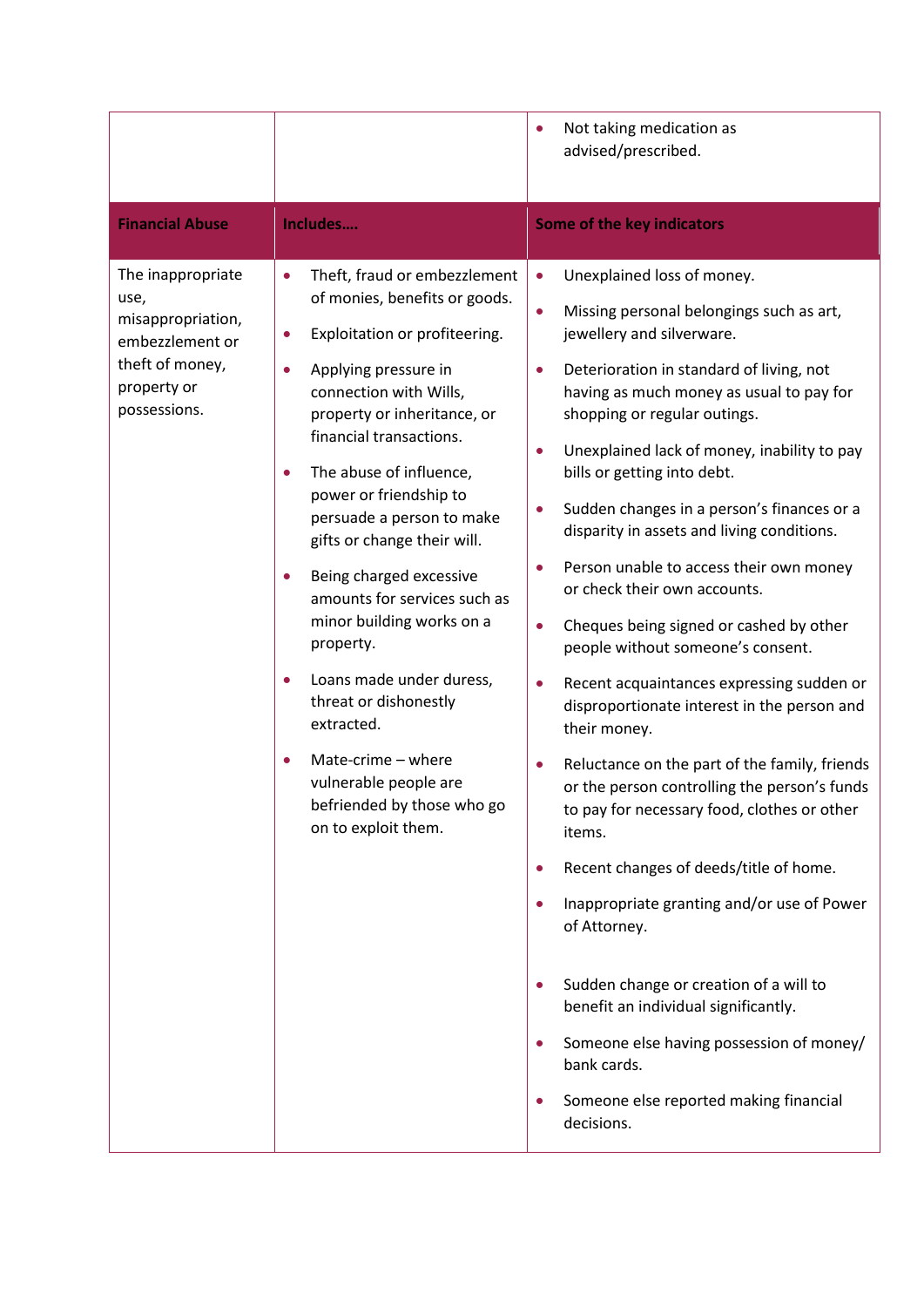|                                                                                                                                                                                                                                                                                    |                                                                                                                                                                                                                                                                                                                                                                                                                                                                 | Fraud.                                                                                                                                                                                                                                                                                                                                                                                                                                                                                                                                        |
|------------------------------------------------------------------------------------------------------------------------------------------------------------------------------------------------------------------------------------------------------------------------------------|-----------------------------------------------------------------------------------------------------------------------------------------------------------------------------------------------------------------------------------------------------------------------------------------------------------------------------------------------------------------------------------------------------------------------------------------------------------------|-----------------------------------------------------------------------------------------------------------------------------------------------------------------------------------------------------------------------------------------------------------------------------------------------------------------------------------------------------------------------------------------------------------------------------------------------------------------------------------------------------------------------------------------------|
| <b>Discriminatory</b><br><b>Abuse</b>                                                                                                                                                                                                                                              | Includes                                                                                                                                                                                                                                                                                                                                                                                                                                                        | Some of the key indicators                                                                                                                                                                                                                                                                                                                                                                                                                                                                                                                    |
| The inappropriate<br>treatment of a<br>person because of<br>their age, gender,<br>race, religion,<br>cultural background,<br>sexuality or<br>disability.                                                                                                                           | Ageist, racist, sexist, or abuse<br>$\bullet$<br>based on a person's disability.<br>Abuse linked to a person's<br>0<br>sexuality.<br>$\bullet$<br>Harassment, slurs or similar<br>inappropriate use of language<br>and treatment.<br>Withholding services without<br>$\bullet$<br>proper justification, or lack of<br>disabled access to services<br>and activities.<br>Lack of respect towards a<br>$\bullet$<br>person's culture, or<br>deliberate exclusion. | Low self-esteem.<br>$\bullet$<br>Withdrawal and social isolation.<br>Anger.<br>Person puts themselves down in terms of<br>their age, race, gender identity or sexuality.<br>Abuse may be observed in conversations or<br>$\bullet$<br>reports by the person of how they perceive<br>themselves.<br>Preference not to receive care from<br>$\bullet$<br>particular individuals.<br>Feeling as though there is a lack of control<br>based on age, gender, religion.<br>Signs of substandard service offered<br>$\bullet$<br>(health/education). |
| <b>Institutional Abuse</b>                                                                                                                                                                                                                                                         | Includes                                                                                                                                                                                                                                                                                                                                                                                                                                                        | <b>Some of the key indicators</b>                                                                                                                                                                                                                                                                                                                                                                                                                                                                                                             |
| The mistreatment of<br>a person by a regime<br>or individuals within<br>an institution.<br>It can occur through<br>repeated acts of<br>poor or inadequate<br>care and neglect, or<br>poor professional<br>practice or ill-<br>treatment.<br>The church as an<br>institution is not | The inability of an institution<br>$\bullet$<br>to safeguard people from<br>emotional or even physical<br>harm and neglect.<br>Having fixed rules and<br>$\bullet$<br>routines by which people are<br>controlled.<br>People prevented from acting<br>$\bullet$<br>within their rights.<br>No access to personal<br>$\bullet$<br>possessions or personal                                                                                                         | Inappropriate or poor care.<br>Being routinely referred to in a<br>condescending fashion.<br>Disrespectful language and attitudes.<br>$\bullet$<br>Adult being spoken to or treated like<br>$\bullet$<br>a child.<br>A person's privacy and dignity being<br>$\bullet$<br>routinely compromised.<br>Failure to recognise the individuality of each<br>$\bullet$<br>person and applying a 'one size fits all'                                                                                                                                  |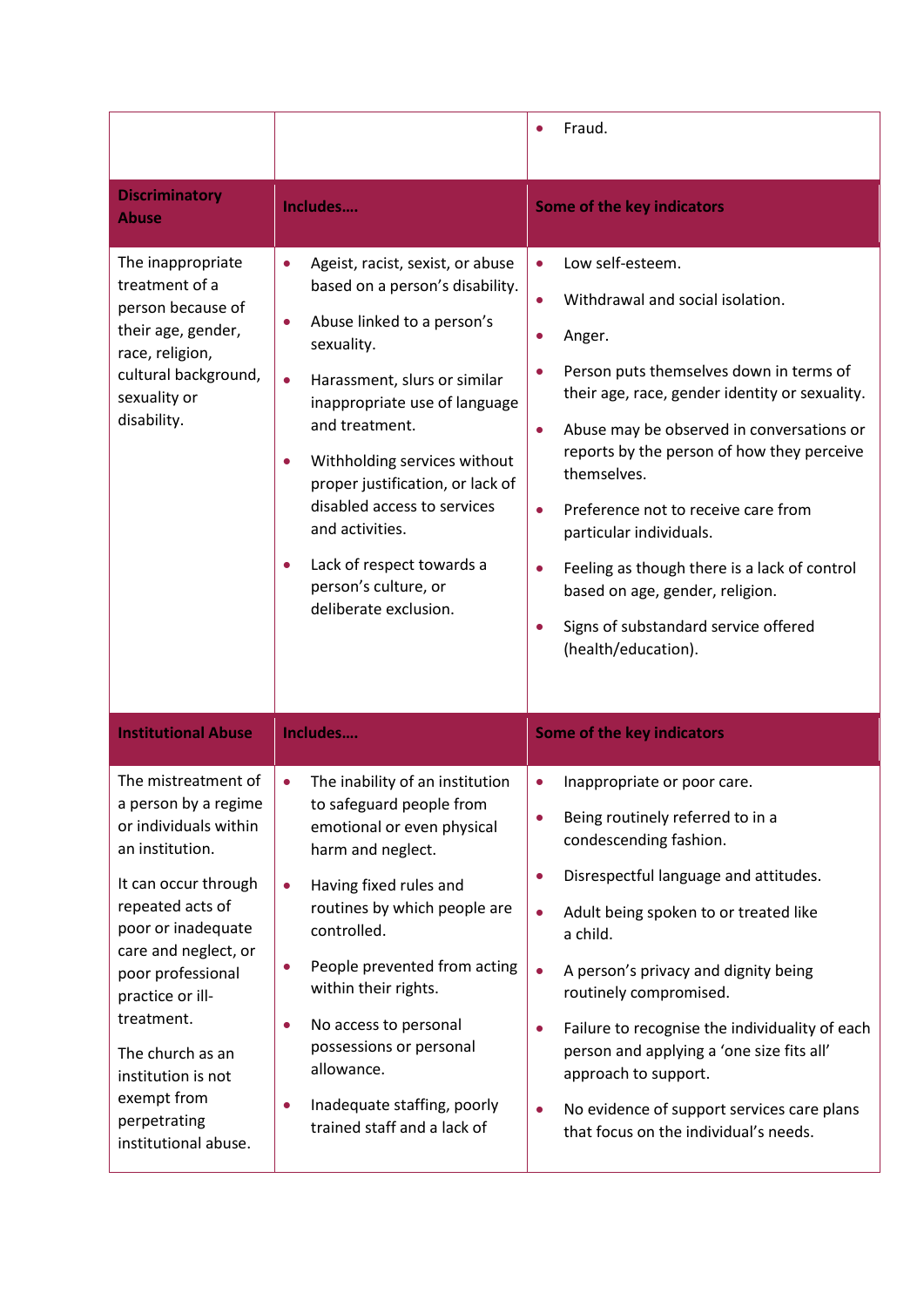| <b>Domestic Abuse</b>                                                                                                                                                                                                                                                                                              | leadership and/or supervision<br>of staff or volunteers.<br>Inappropriate use of physical<br>$\bullet$<br>interventions and poor<br>practice in the provision of<br>intimate care.<br>Includes                                                                                                                                                                                                                                                                                                                                                                                                         | Inadequate staffing levels and the absence<br>$\bullet$<br>of individual care.<br>Lack of adequate procedures.<br>$\bullet$<br>Poor record keeping/missing documents.<br>$\bullet$<br><b>Some of the key indicators</b>                                                                                                                                                                                                                                                                                                                                                            |
|--------------------------------------------------------------------------------------------------------------------------------------------------------------------------------------------------------------------------------------------------------------------------------------------------------------------|--------------------------------------------------------------------------------------------------------------------------------------------------------------------------------------------------------------------------------------------------------------------------------------------------------------------------------------------------------------------------------------------------------------------------------------------------------------------------------------------------------------------------------------------------------------------------------------------------------|------------------------------------------------------------------------------------------------------------------------------------------------------------------------------------------------------------------------------------------------------------------------------------------------------------------------------------------------------------------------------------------------------------------------------------------------------------------------------------------------------------------------------------------------------------------------------------|
| Any threatening<br>behaviour, violence<br>or abuse between<br>adults or young<br>people, who are or<br>have been intimate<br>partners, family<br>members or<br>extended family<br>members, regardless<br>of age, gender or<br>sexuality or social<br>status.<br>Rarely is domestic<br>abuse a one-off<br>incident. | Physical, psychological, sexual<br>$\bullet$<br>or financial abuse.<br>Patterns of controlling and<br>$\bullet$<br>coercive behaviour.<br>Child to parent/carer abuse.<br>$\bullet$<br>Abuse towards elderly family<br>$\bullet$<br>members.<br><b>Female Genital Mutilation</b><br>(FGM).<br>Honour based violence,<br>$\bullet$<br>committed to protect or<br>defend the honour of the<br>family and community.<br>Forced marriage.<br>Children can experience it by<br>seeing and/or hearing the<br>abuse, or seeing the injuries<br>or distress afterwards, as well<br>as being directly targeted. | Unexplained bruises or injuries.<br>$\bullet$<br>Unusually quiet or withdrawn.<br>$\bullet$<br>Fear, anxiety or panic attacks.<br>$\bullet$<br>Frequent absences from work or other<br>$\bullet$<br>commitments.<br>Stops talking about their partner/family<br>$\bullet$<br>member.<br>Is always accompanied by their<br>$\bullet$<br>partner/family member.<br>Becomes isolated and withdrawn from<br>$\bullet$<br>friends and other family.<br>Doesn't have control over possessions or<br>$\bullet$<br>money.<br>Anxious about being away from home and<br>rushes to get back. |
| <b>Spiritual Abuse</b>                                                                                                                                                                                                                                                                                             | Includes                                                                                                                                                                                                                                                                                                                                                                                                                                                                                                                                                                                               | <b>Some of the key indicators</b>                                                                                                                                                                                                                                                                                                                                                                                                                                                                                                                                                  |
| The inappropriate<br>use of religious belief<br>or practice.<br>Coercion and control<br>of one individual by<br>another in a spiritual<br>context.                                                                                                                                                                 | Forcing religious ideas or<br>$\bullet$<br>practices on to people,<br>particular those who may be<br>vulnerable to such practices.<br>Extreme pastoral interference<br>$\bullet$<br>in personal matters -                                                                                                                                                                                                                                                                                                                                                                                              | It is often difficult for churches to identify<br>spiritual abuse because its definition may be<br>more an issue of personal interpretation of<br>common practices in the church or<br>denomination.                                                                                                                                                                                                                                                                                                                                                                               |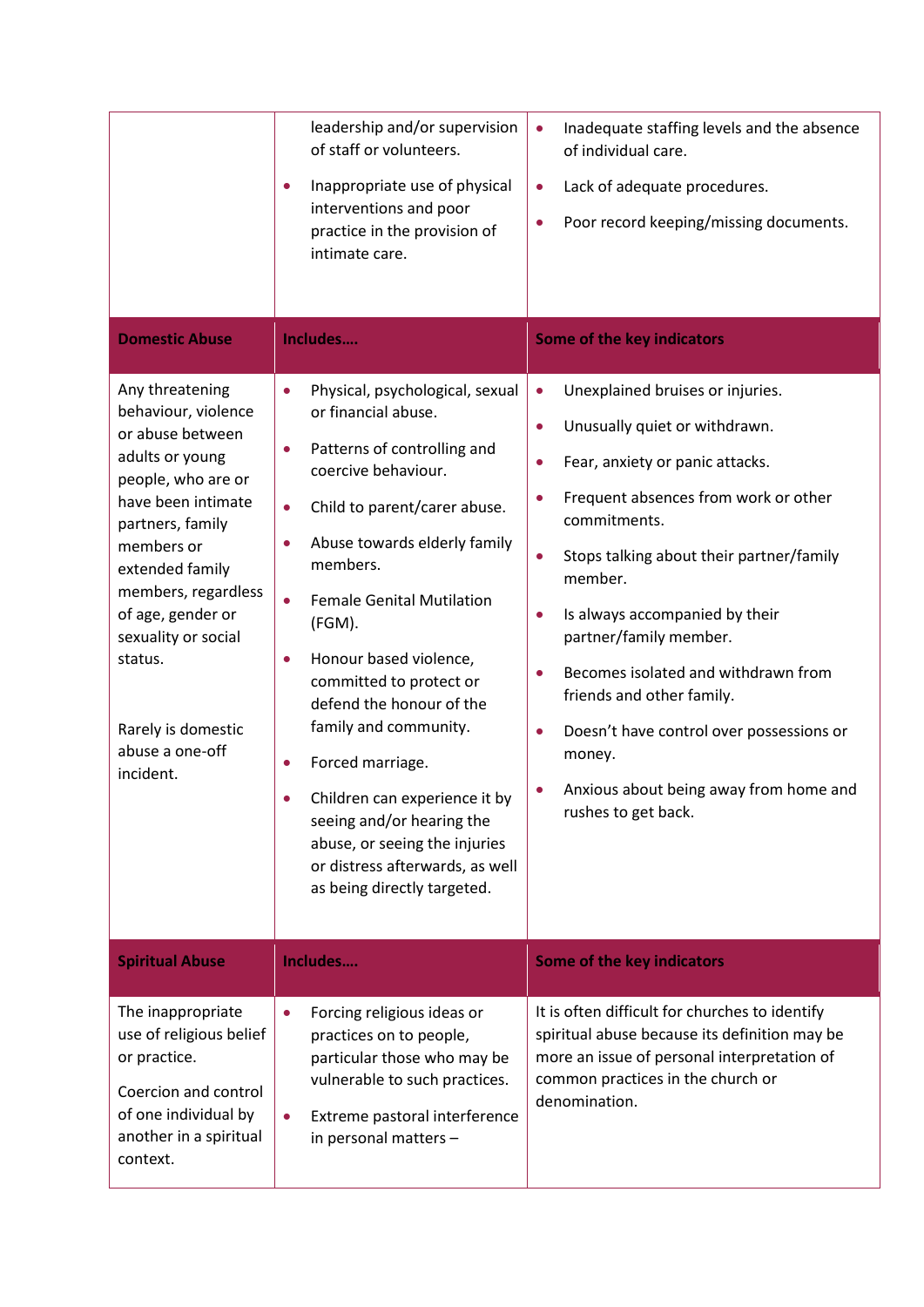| The abuse of trust or<br>misuse of power by<br>someone in a<br>position of spiritual<br>authority (such as a<br>minister).<br>The person<br>experiences spiritual<br>abuse as a deeply<br>emotional personal<br>attack. | reducing individual choice<br>and responsibility.<br>The misuse of scripture or<br>$\bullet$<br>power to control behaviour<br>and pressure to conform.<br>Oppressive teaching and<br>$\bullet$<br>isolation from others.<br>The requirement of<br>0<br>obedience to the abuser, or<br>the suggestion that the<br>abuser has a "divine"<br>position.<br>Intrusive healing and<br>$\bullet$<br>deliverance ministries, which<br>may result in people<br>experiencing emotional,<br>physical or sexual harm.<br>The denial of the right to<br>$\bullet$<br>have a faith or the<br>opportunity to grow in the<br>knowledge and love of God.<br>Exclusion of people from the<br>$\bullet$<br>full range of church life (no<br>arrangements for gluten-free<br>wafers or non-alcoholic wine<br>at Communion, or promoting<br>fear of involving those who<br>are HIV positive).<br>Oversimplification of<br>$\bullet$<br>forgiveness and healing<br>without regard to pain or<br>suffering. | Pastoral practices that 'force' people into<br>accepting religious values or ideas.<br>A Feeling of confusion and uncertainty as to<br>$\bullet$<br>who, what or why they believe any more.<br>Deeply scarred - emotionally,<br>$\bullet$<br>psychologically and spiritually.<br>Feelings of betrayal leading to deep<br>distrust, self-isolation and powerlessness.<br>A changed and damaged view of church -<br>$\bullet$<br>loss of church as a safe space. |
|-------------------------------------------------------------------------------------------------------------------------------------------------------------------------------------------------------------------------|--------------------------------------------------------------------------------------------------------------------------------------------------------------------------------------------------------------------------------------------------------------------------------------------------------------------------------------------------------------------------------------------------------------------------------------------------------------------------------------------------------------------------------------------------------------------------------------------------------------------------------------------------------------------------------------------------------------------------------------------------------------------------------------------------------------------------------------------------------------------------------------------------------------------------------------------------------------------------------------|----------------------------------------------------------------------------------------------------------------------------------------------------------------------------------------------------------------------------------------------------------------------------------------------------------------------------------------------------------------------------------------------------------------------------------------------------------------|
| <b>Online Abuse</b>                                                                                                                                                                                                     | Includes                                                                                                                                                                                                                                                                                                                                                                                                                                                                                                                                                                                                                                                                                                                                                                                                                                                                                                                                                                             | <b>Some of the key indicators</b>                                                                                                                                                                                                                                                                                                                                                                                                                              |
| The use of the<br>internet (via email,<br>mobile phones,<br>websites, social<br>media, instant<br>messaging,<br>chatrooms, online                                                                                       | Communications seeking to<br>$\bullet$<br>intimidate, control,<br>manipulate, put down, falsely<br>discredit, humiliate.                                                                                                                                                                                                                                                                                                                                                                                                                                                                                                                                                                                                                                                                                                                                                                                                                                                             | Withdrawn, time spent alone, exclusion<br>$\bullet$<br>from social events.<br>Spend a lot more/less time than usual<br>$\bullet$<br>online, texting, gaming, on social media.                                                                                                                                                                                                                                                                                  |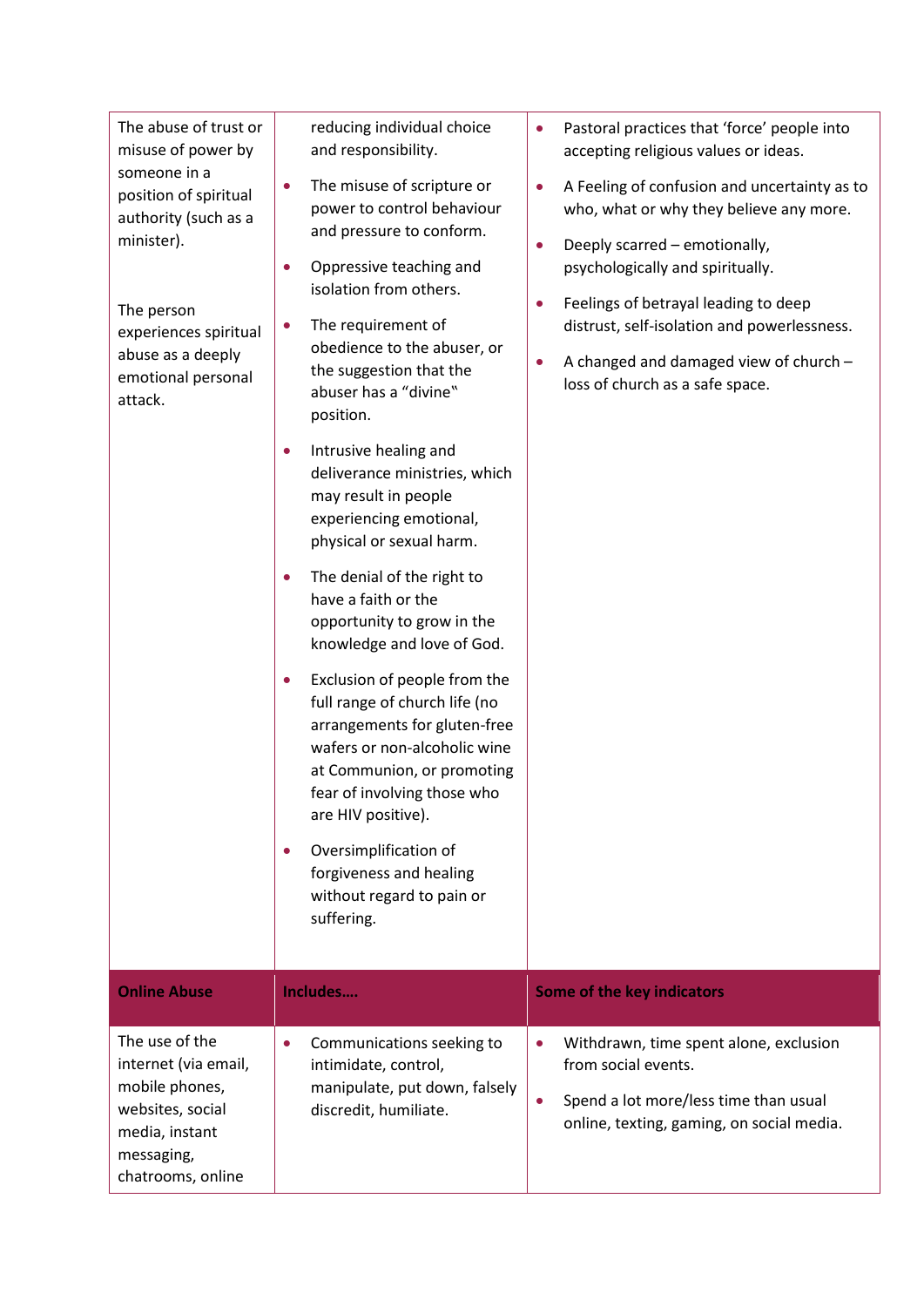| games, live-<br>streaming etc) to<br>harm or harass in a<br>deliberate manner.<br>It can happen at any<br>time and is not<br>limited to a specific<br>location - can be<br>experienced even<br>when alone.<br>It can affect anyone<br>at any age. | Threatening earnings,<br>$\bullet$<br>reputation, employment,<br>safety.<br>Cyberbullying/Harassment-<br>$\bullet$<br>repeated offensive, rude,<br>insulting messages.<br>Denigration - derogatory<br>$\bullet$<br>information and/or digitally<br>altered photos.<br>Flaming - posting insults<br>using vulgar/profane<br>language.<br>Impersonation - hacking<br>$\bullet$<br>accounts and taking on<br>someone else's identity.<br>Outing/Trickery - sharing<br>$\bullet$<br>someone's secrets or tricking<br>them into revealing<br>embarrassing information.<br>Cyber stalking - repeated<br>$\bullet$<br>online threats/activity making<br>someone afraid for their<br>safety.<br>Trolling - online<br>provocations, starting<br>arguments, threats and<br>insults.<br>Grooming - building<br>$\bullet$<br>emotional connection to gain<br>trust for exploitation/abuse.<br>Sexting - sharing or coercion<br>$\bullet$<br>into sharing sexual, naked or<br>semi-naked images/videos/ | Reluctance to let anyone near their phone/<br>$\bullet$<br>tablet/laptop etc.<br>Change in personality – anger, depression,<br>$\bullet$<br>anxiety etc<br>Changing appearance, trying to 'fit in'<br>$\bullet$<br>Staying away from school/work<br>$\bullet$<br>Nervous behaviour.<br>$\bullet$<br>Losing self-confidence.<br>$\bullet$<br>Distressed/withdrawn.<br>$\bullet$ |
|---------------------------------------------------------------------------------------------------------------------------------------------------------------------------------------------------------------------------------------------------|--------------------------------------------------------------------------------------------------------------------------------------------------------------------------------------------------------------------------------------------------------------------------------------------------------------------------------------------------------------------------------------------------------------------------------------------------------------------------------------------------------------------------------------------------------------------------------------------------------------------------------------------------------------------------------------------------------------------------------------------------------------------------------------------------------------------------------------------------------------------------------------------------------------------------------------------------------------------------------------------|--------------------------------------------------------------------------------------------------------------------------------------------------------------------------------------------------------------------------------------------------------------------------------------------------------------------------------------------------------------------------------|
|                                                                                                                                                                                                                                                   | messages.                                                                                                                                                                                                                                                                                                                                                                                                                                                                                                                                                                                                                                                                                                                                                                                                                                                                                                                                                                                  |                                                                                                                                                                                                                                                                                                                                                                                |
| <b>Modern Slavery</b>                                                                                                                                                                                                                             | Includes                                                                                                                                                                                                                                                                                                                                                                                                                                                                                                                                                                                                                                                                                                                                                                                                                                                                                                                                                                                   | <b>Some of the key indicators</b>                                                                                                                                                                                                                                                                                                                                              |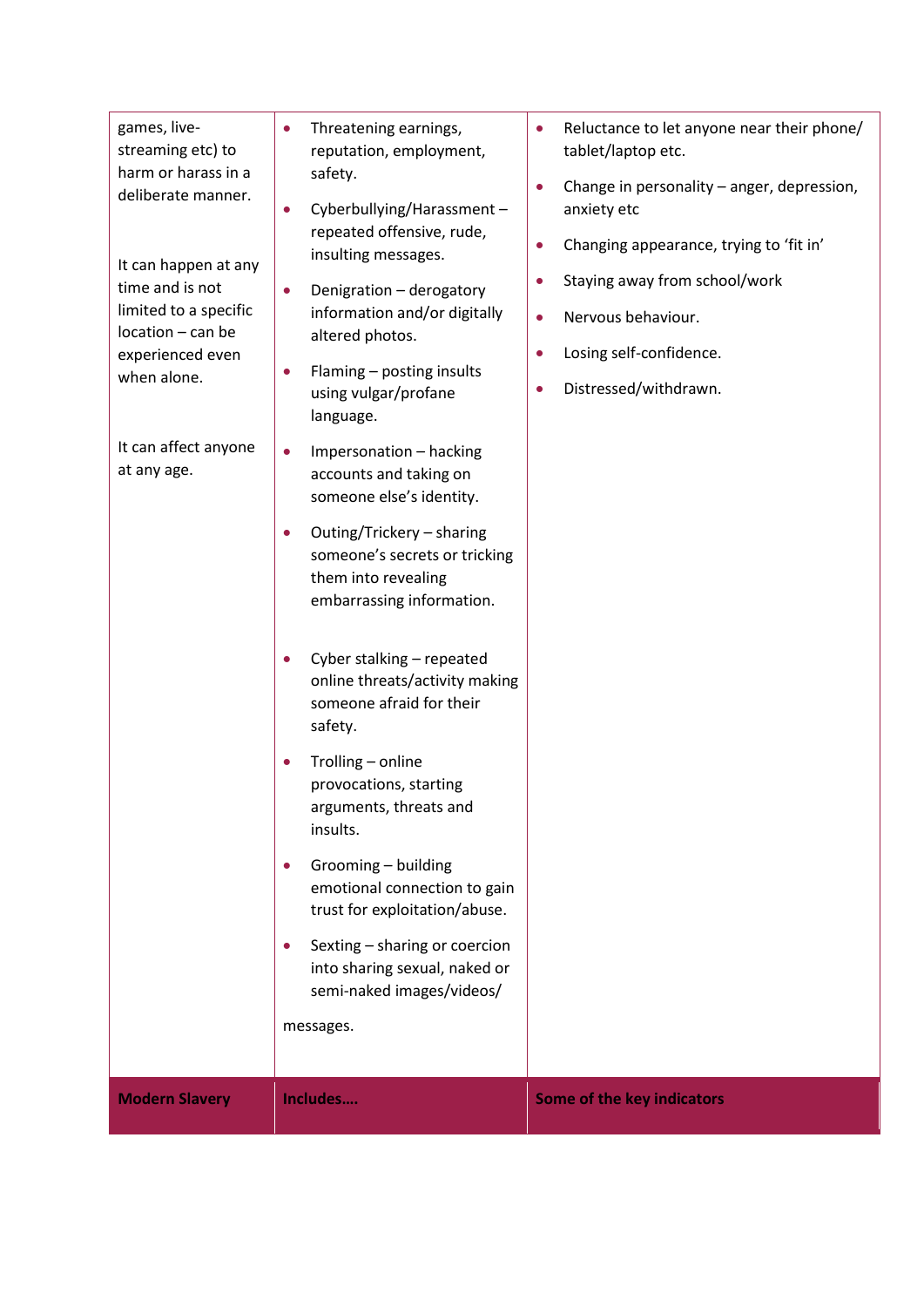| The illegal<br>exploitation of<br>people for personal<br>or commercial gain.<br>Includes human<br>trafficking, where<br>people are moved<br>from one place to<br>another into a<br>situation of<br>exploitation, using<br>deception, coercion<br>and violence. | Domestic servitude - forced<br>to work in private houses<br>with restricted freedoms,<br>long hours,<br>no pay.<br>Criminal exploitation -<br>$\bullet$<br>pick pocketing, shoplifting,<br>drug trafficking.<br>Forced labour - long hours,<br>$\bullet$<br>no pay, poor conditions,<br>verbal and physical threats.<br>Sexual exploitation -<br>$\bullet$<br>prostitution and child abuse.<br>Organ removal, forced<br>begging, forced marriage and<br>illegal adoption.<br>Travel and identity<br>documents removed. | In a dependency situation, under the<br>control and influence of others.<br>Malnourished or unkempt, wearing the<br>$\bullet$<br>same clothes all the time.<br>Travel, identity and financial documents<br>held by someone else, or use of<br>false/forged documents.<br>Living in cramped, dirty, overcrowded<br>accommodation, living and working at same<br>address, few personal possessions.<br>In debt to others, low or no pay, excessive<br>deductions made for food, accommodation,<br>transport.<br>Unfamiliar with the neighbourhood, unsure<br>of home/work address.<br>Scared, untrusting, withdrawn, anxious,<br>avoiding eye contact.<br>Showing signs of abuse, having old/<br>untreated injuries and healthcare issues.<br>In fear of the authorities and in fear of<br>removal or consequences for family. |
|----------------------------------------------------------------------------------------------------------------------------------------------------------------------------------------------------------------------------------------------------------------|------------------------------------------------------------------------------------------------------------------------------------------------------------------------------------------------------------------------------------------------------------------------------------------------------------------------------------------------------------------------------------------------------------------------------------------------------------------------------------------------------------------------|------------------------------------------------------------------------------------------------------------------------------------------------------------------------------------------------------------------------------------------------------------------------------------------------------------------------------------------------------------------------------------------------------------------------------------------------------------------------------------------------------------------------------------------------------------------------------------------------------------------------------------------------------------------------------------------------------------------------------------------------------------------------------------------------------------------------------|
| <b>Radicalisation</b>                                                                                                                                                                                                                                          | Includes                                                                                                                                                                                                                                                                                                                                                                                                                                                                                                               | Some of the key indicators                                                                                                                                                                                                                                                                                                                                                                                                                                                                                                                                                                                                                                                                                                                                                                                                   |
| The process that<br>moves a person to<br>legitimise their<br>support for or use of<br>violence.<br>The promise of an<br>ideology which gives<br>purpose and<br>belonging.<br>Can take place over a<br>long time period or<br>happen quickly.                   | Exposure to violent and<br>inappropriate material.<br>Being recruited in person -<br>$\bullet$<br>online or face-to-face.<br>Joining extremist<br>$\bullet$<br>organisations.<br>Justifying the use of violence<br>$\bullet$<br>to solve societal issues.<br>Seeking to recruit others to<br>$\bullet$<br>an extremist ideology.                                                                                                                                                                                       | The expression of extremist views<br>Accessing extremist websites/social<br>networks or possessing extremist, violent<br>literature.<br>Behavioural changes, anger and use of<br>inappropriate language.<br>Becoming disrespectful and intolerant of<br>others.<br>Using words and phrases that sound<br>$\bullet$<br>scripted, talking about 'us' and 'them'.<br>Sympathies, admiration or associations with                                                                                                                                                                                                                                                                                                                                                                                                                |
| The person may not<br>understand that they                                                                                                                                                                                                                     | Extremist recruiters speak<br>directly to the vulnerabilities                                                                                                                                                                                                                                                                                                                                                                                                                                                          | known extremists.<br>Advocating violent actions or means.                                                                                                                                                                                                                                                                                                                                                                                                                                                                                                                                                                                                                                                                                                                                                                    |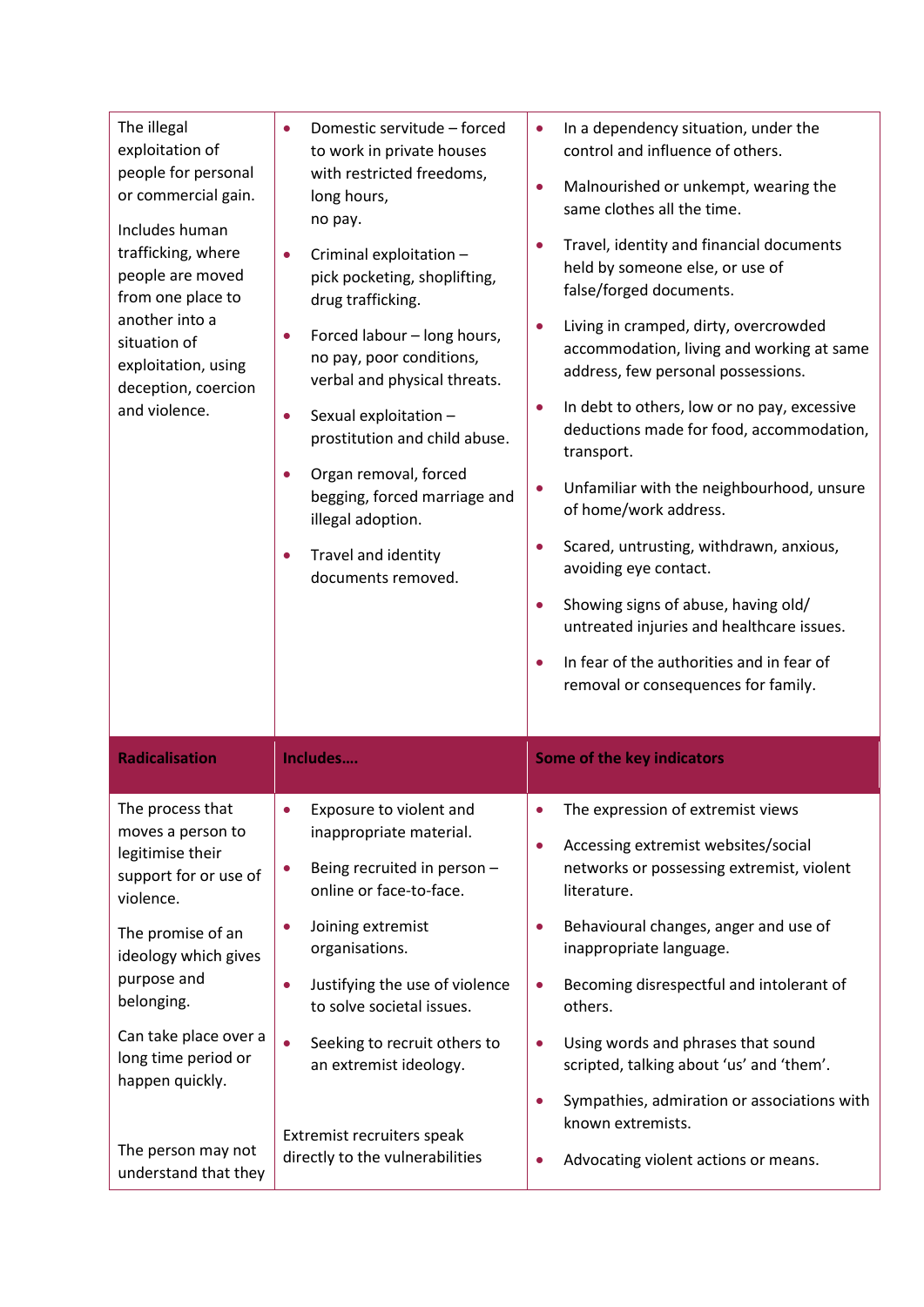| have been<br>radicalised.                                                                                                                                                                                                                                                                                                                                                                                                                                                  | people experience at times in<br>their lives, e.g. sense of not<br>belonging, low self-esteem, issues<br>at home, involvement with<br>gangs/criminal groups or identity<br>crisis with their cultural heritage.                                                                                                                                                                                                                                                                                                                                                                                            | Changing name or friends.                                                                                                                                                                                                                                                                                                                                                                                                                                                                                                                                                                                                                                                                                     |
|----------------------------------------------------------------------------------------------------------------------------------------------------------------------------------------------------------------------------------------------------------------------------------------------------------------------------------------------------------------------------------------------------------------------------------------------------------------------------|------------------------------------------------------------------------------------------------------------------------------------------------------------------------------------------------------------------------------------------------------------------------------------------------------------------------------------------------------------------------------------------------------------------------------------------------------------------------------------------------------------------------------------------------------------------------------------------------------------|---------------------------------------------------------------------------------------------------------------------------------------------------------------------------------------------------------------------------------------------------------------------------------------------------------------------------------------------------------------------------------------------------------------------------------------------------------------------------------------------------------------------------------------------------------------------------------------------------------------------------------------------------------------------------------------------------------------|
| <b>Child Sexual</b><br><b>Exploitation</b>                                                                                                                                                                                                                                                                                                                                                                                                                                 | Includes                                                                                                                                                                                                                                                                                                                                                                                                                                                                                                                                                                                                   | Some of the key indicators                                                                                                                                                                                                                                                                                                                                                                                                                                                                                                                                                                                                                                                                                    |
| A type of sexual<br>abuse.<br>The child is given<br>gifts, drugs, money,<br>status and affection,<br>in exchange for<br>performing sexual<br>activities.<br>The tricking or<br>grooming of children<br>to believe they are in<br>a loving and<br>consensual<br>relationship.<br>Can be both in<br>person or online.<br>The child may not<br>understand that they<br>have been abused.<br>They may seem to be<br>condoning or even<br>encouraging the<br>abusive behaviour. | The use of violence, coercion<br>$\bullet$<br>and intimidation to force the<br>child into sexual activity.<br>Invitations to parties where<br>$\bullet$<br>drugs and alcohol are freely<br>given in exchange for sex.<br>Deceiving children into<br>$\bullet$<br>producing online indecent<br>images/films of themselves.<br>Children being used to recruit<br>0<br>other children into sexual<br>exploitation.<br>Children being trafficked into<br>$\bullet$<br>or within the UK to be<br>sexually exploited.<br>Sexual exploitation as part of<br>gang initiation, status,<br>protection or punishment. | Acquisition of money, clothes, mobile<br>$\bullet$<br>phones etc. they can't or won't explain.<br>Unhealthy or inappropriate sexual<br>$\bullet$<br>behaviour.<br>Swings and changes in mood or character,<br>being secretive.<br>Gang-association and/or isolation from<br>friends and social networks.<br>Relationships with controlling or<br>$\bullet$<br>significantly older individuals or groups.<br>Sexually transmitted infections, pregnancy.<br>Being frightened of some people, places or<br>$\bullet$<br>situations.<br>Physical signs of abuse, like bruises or<br>bleeding in their genital or anal area.<br>Alcohol or drug misuse.<br>Going missing for periods of time.<br>Skipping school. |
| <b>Self-Harm</b>                                                                                                                                                                                                                                                                                                                                                                                                                                                           | Includes                                                                                                                                                                                                                                                                                                                                                                                                                                                                                                                                                                                                   | <b>Some of the key indicators</b>                                                                                                                                                                                                                                                                                                                                                                                                                                                                                                                                                                                                                                                                             |
| The intentional<br>damage or injury to<br>a person's own body.<br>It is often used as a<br>way of coping with,                                                                                                                                                                                                                                                                                                                                                             | Cutting<br>$\bullet$<br><b>Burning</b><br>$\bullet$<br><b>Bruising</b>                                                                                                                                                                                                                                                                                                                                                                                                                                                                                                                                     | Unexplained cuts, bruises and burns, which<br>$\bullet$<br>are likely to be on wrists, arms, thighs and<br>chest.                                                                                                                                                                                                                                                                                                                                                                                                                                                                                                                                                                                             |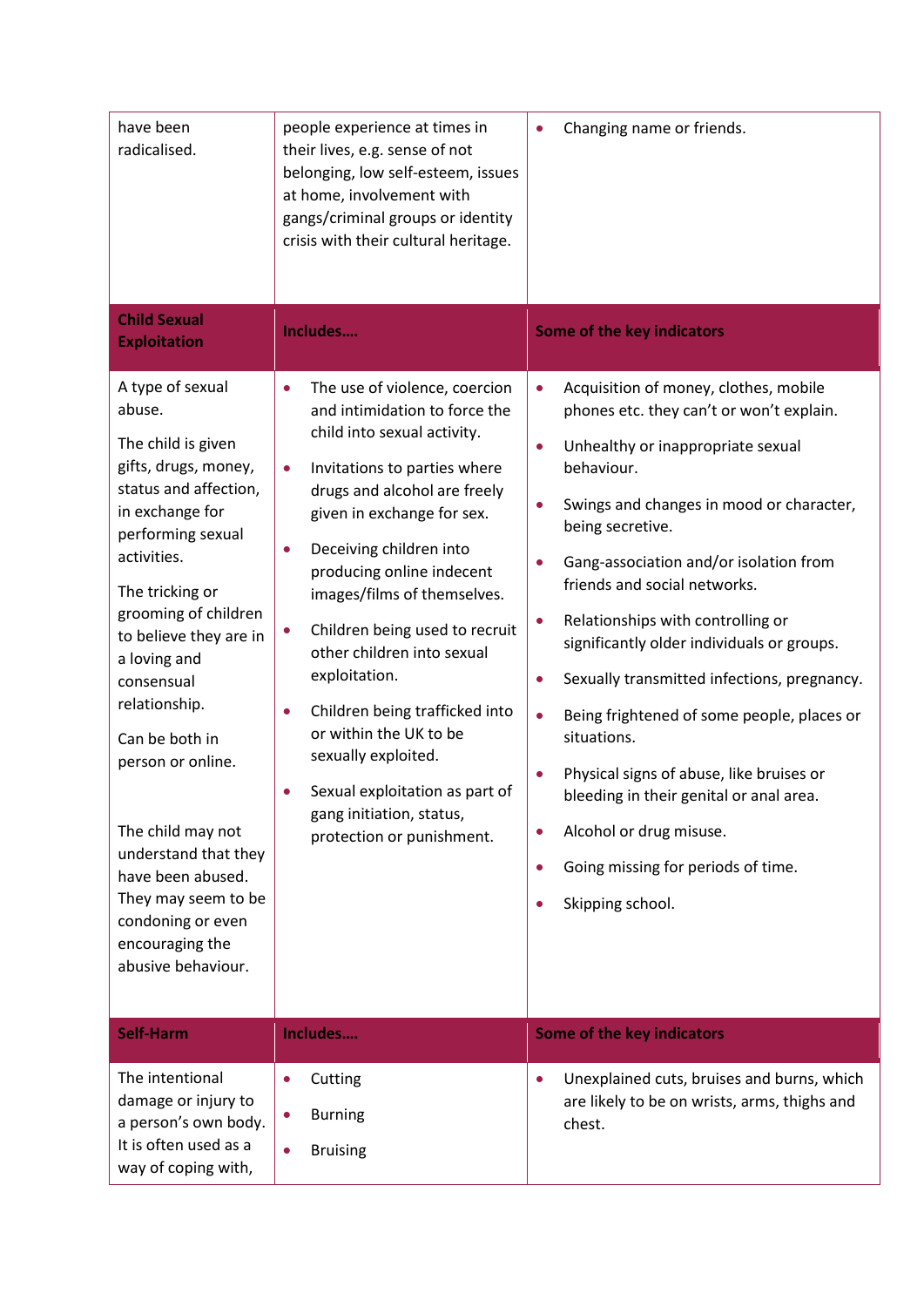| Keeping themselves fully covered, even in                                                                                     |                                           |
|-------------------------------------------------------------------------------------------------------------------------------|-------------------------------------------|
| hot weather.<br>Signs of depression, including low mood,<br>$\bullet$<br>tearfulness and a lack of motivation or<br>interest. |                                           |
|                                                                                                                               | Becoming withdrawn and a reluctance to    |
|                                                                                                                               | Weight loss or weight gain due to changes |
| in eating habits, including being secretive<br>about eating.                                                                  |                                           |
| Low self-esteem, such as an inclination to<br>blame themselves for external problems                                          |                                           |
| and expressing that they are not good<br>enough.                                                                              |                                           |
|                                                                                                                               |                                           |
|                                                                                                                               |                                           |
|                                                                                                                               |                                           |
|                                                                                                                               |                                           |
|                                                                                                                               |                                           |
|                                                                                                                               |                                           |

#### **Things to note about abuse:**

- It is unlikely that just one type of abuse will occur in isolation from another
- There can be an overlap of the signs and symptoms with different types of abuse
- All abuse involves the misuse of power
- There is an emotional abuse aspect to all types of abuse, including the witnessing of abuse
- If a child witnesses (including hearing) domestic abuse, this is considered to be child abuse
- Any type of abuse committed within the church can also have a negative impact on someone's faith and relationship with God
- It is not our role to determine which type of abuse it may be or to investigate.

For more information about specific forms of abuse, useful contacts of relevant organisations and details about those who are vulnerable to abuse, see:

- *Appendix R: A Guide to Domestic Abuse*
- *Appendix V: Safeguarding and Digital Communications*